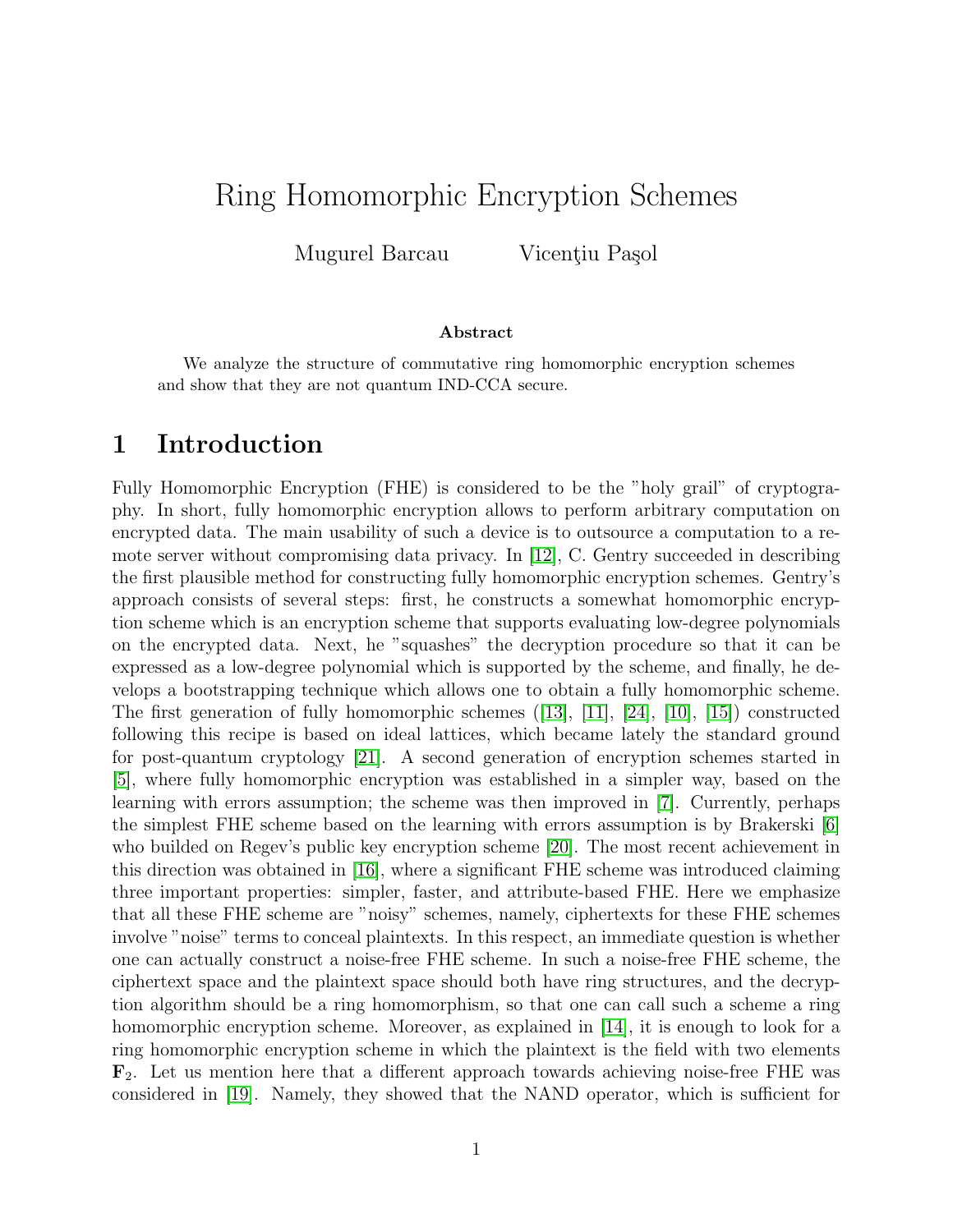constructing arbitrary operations on bits, can be realized (in a certain suitable sense) in some non-commutative groups. In this article, we investigate the structure of ring homomorphic encryption schemes, where the ciphertext space is a finite abelian ring  $R$  and the plaintext space is the field  $\mathbf{F}_2$ . To any finite abelian ring R we attach an (idempotent)  $\mathbb{F}_2$ -algebra  $E(R)$ , such that any homomorphism from R to  $\mathbb{F}_2$ , in particular the decryption homomorphism, factors over the homomorphism from  $E(R)$  to  $\mathbb{F}_2$ . Moreover, since any ring homomorphism from an idempotent  $\mathbb{F}_2$ -algebra to  $\mathbb{F}_2$  is just a projection, one can compute an orthogonal basis of  $E(R)$  (which is unique up to permutations), and then with overwhelming probability find that projection idempotent, which will play the role of the decryption key. Although we do not give an algorithm to compute such a basis, we show how to (quantum) compute the projection idempotent for any given homomorphism from R to  $\mathbb{F}_2$ .

We stress out that our method is a quantum attack for the secret key, thus, after the projection element has been found using quantum computations, the decryption is performed classically. If one would allow the decryption algorithm to be performed quantum, then more general results are available. For example, in [\[1\]](#page-14-0), the authors prove that any (commutative) group encryption scheme is not quantum resistant. However, for decrypting a ciphertext, one has to run every time a quantum algorithm. Apparently, the authors in [\[1\]](#page-14-0) prove that a group encryption scheme does not meet a stronger security notion, namely IND-CPA. In fact, our proof of IND-CCA insecurity can be modified to their case using precisely the same method ( $\delta$ -covering subsets). Since this reduction would bring no new insight, we chose to use the case of IND-CCA security, which is equivalent to the uniform sampling assumption in [\[1\]](#page-14-0).

The plan of the article is as follows: Section [2](#page-1-0) is devoted to the study of the structure of finite commutative semigroups while in Section [3](#page-3-0) the structure of finite commutative rings is analyzed. In Section [4](#page-5-0) we review basic definitions and properties of homomorphic encryption schemes. Section [5](#page-7-0) is dedicated to quantum computations on commutative semigroups. In Section [6](#page-8-0) we show how to compute the decryption algorithm in ring encryption schemes and prove that any commutative ring homomorphic encryption is not quantum IND-CCA secure. In Section [7](#page-10-0) we explicitly compute the structure of monoid algebras in two important cases. We end this article with a brief conclusion section.

#### <span id="page-1-0"></span>2 Finite commutative semigroups

Let  $(G, \cdot)$  be a finite commutative semigroup. Two elements  $g_1, g_2 \in G$  are called *powerfully* equal if there exist two positive integers m and n such that  $g_1^m = g_2^n$ . This defines an equivalence relation on G, that will be denoted by  $\sim$ . If G is a monoid, the equivalence class containing the unit consists of all invertible elements. On the other hand, if we denote by 0 the "absorbing" element of G (if it exists it is unique), defined by  $0 \cdot g = 0$ ,  $\forall g \in G$ , then the equivalence class containing  $0$  consists of all nilpotent elements. Since  $G$  is finite, any element g satisfies a relation of the form  $g^a = g^b$  with  $a > b$  positive integers. Such a pair  $(a, b)$  is called a *relation pair* for g. Let  $(a, b)$  be the minimal (with respect to lexicographic order) relation pair for  $g \in G$ . Then b is called the *index* and  $a - b$  is called the *period* of the element g and they are denoted by  $i(g)$ , respectively  $p(g)$ . The subsemigroup of G generated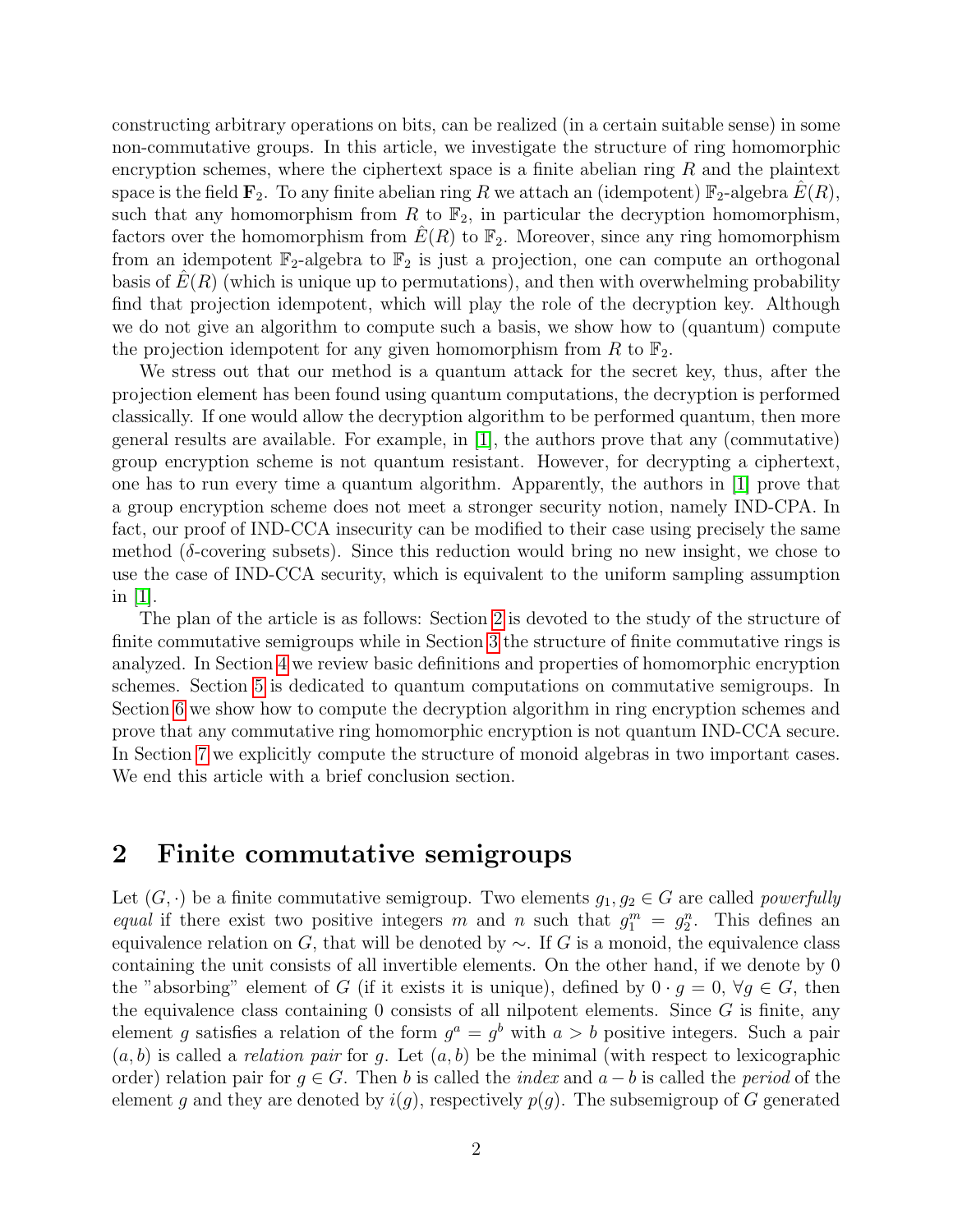by g consists of two disjoint parts: the tail part consisting of  $\{g, ..., g^{i(g)-1}\}\$  and the cyclic part  $\{g^{i(g)},...,g^{i(g)+p(g)-1}\}\$ . Notice that the cyclic part is in fact a cyclic group with identity element  $g^{kp(g)}$ , where  $k = \lceil \frac{i(g)}{n(g)} \rceil$  $\frac{i(g)}{p(g)}$  and generator  $g^{kp(g)+1}$ . The following notion will play an important role in what follows:

**Definition 1.** A subsemigroup  $B$  of  $G$  is called a *block* if any two of its elements are powerfully equal.

The equivalence relation on elements induces an equivalence relation on blocks, and we write  $A \sim B$  whenever the blocks A and B are equivalent.

**Proposition 1.** Let A and B be two blocks in a semigroup G. Then  $AB := \{ab | a \in A, b \in B\}$ is again a block. Moreover,  $A \sim B$  if and only if  $A \cap B \neq \emptyset$ , in which case  $AB \sim A \sim B$ .

*Proof.* It is clear that AB is a subsemigroup. To prove that any two elements of AB are powerfully equal it is enough to show  $a_1b \sim a_2b$ , for any  $a_1, a_2 \in A$  and any  $b \in B$ . Let  $m_1, m_2$  two positive integers such that  $a_1^{m_1} = a_2^{m_2}$ , and consider a positive integer k greater than max $\frac{i(b)}{m!n!}$  $\frac{i(b)}{m_1p(b)}, \frac{i(b)}{m_2p(b)}$  $\frac{i(b)}{m_2p(b)}\}$ . Then:

$$
(a_1b)^{kp(b)m_1} = a_1^{kp(b)m_1}b^{kp(b)m_1} = a_2^{kp(b)m_2}b^{kp(b)m_1} = a_2^{kp(b)m_2}b^{kp(b)m_2} = (a_2b)^{kp(b)m_2}
$$

The rest of the theorem follows from the definitions.

It is useful to take into account the following easy remark:

Remark 2. Each block contains a unique idempotent element of G. In particular, two equivalent blocks have the idempotent in their intersection.

It is clear that a class of equivalence in  $G$  is a maximal block with respect to inclusion. We have the following:

Proposition 2. There is a one-to-one correspondence between the idempotents in G and the powerfully equal classes of equivalence. Moreover, the set of all idempotents of G is a subsemigroup  $E(G)$  of G, and the operation on  $E(G)$  corresponds to the multiplication on blocks.

*Proof.* First of all, there is a very easy way to construct the idempotent  $e(A)$  corresponding to a block A: pick any element  $a \in A$  then  $a^{kp(a)}$  is an idempotent where  $k = \lceil i(a)/p(a) \rceil$  (in fact one can take any  $k$  greater than this value). In a block, the idempotent is unique because any two elements are potentially equal and  $e(A)^n = e(A)$  for any positive integer n. Since two nonequivalent classes have empty intersection, they give rise to different idempotents. Now, the proposition follows immediately.  $\Box$ 

The above proof shows that for any semigroup G we have a map  $e : G \to E(G)$ , where  $e(g)$  is the unique idempotent in the maximal block of g. As above,  $e(a) = a^{kp(a)}$ , where  $k =$  $\lceil i(a)/p(a) \rceil$ . Notice that, since the multiplication on  $E(G)$  corresponds to the multiplication on blocks, the map e is a homomorphism of semigroups.

The decomposition of a semigroup in its maximal blocks is considered in the following:

 $\Box$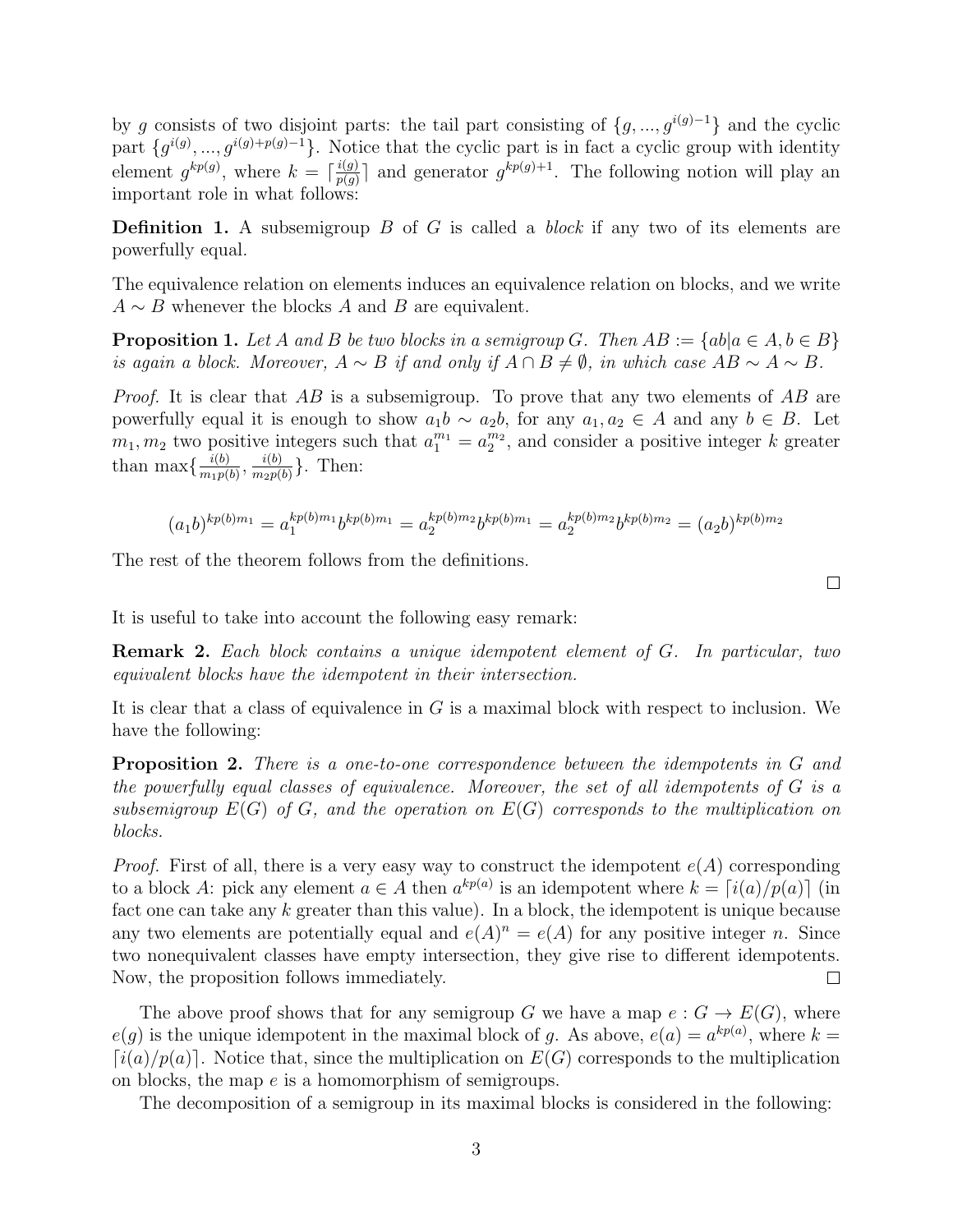<span id="page-3-2"></span>**Proposition 3.** Let G be a semigroup. For each  $f \in E(G)$ , denote by  $B_f$  the maximal block in G containing f.

i)  $G = \coprod_{f \in E(G)} B_f$ .

ii) For each  $f \in E(G)$  let  $B_f^0 := \{ g \in B_f \mid \exists k \geq 2 \text{ such that } g^k = g \}.$  Then  $B_f^0$  is a group with the identity f.

iii)  $G^0 := \coprod_{f \in E(G)} B_f^0$  is a subsemigroup of G.

*Proof.* Assertion i) follows immediately from the previous proposition. Notice that,  $g \in B_f$ is in  $B_f^0$  if and only if g is in the cyclic part of some element of  $B_f$ . In particular, if  $g \in B_f^0$ then the whole cyclic part of g is in  $B_f^0$ , therefore the inverse of g is in  $B_f^0$ . Now, if  $g_1, g_2 \in \tilde{G}$ with  $g_1^{k_1} = g_1$  and  $g_2^{k_2} = g_2$ , then  $(g_1g_2)^{1 + (k_1 - 1)(k_2 - 1)} = g_1g_2$ . This proves that  $B_f^0$  is a group and  $G^0$  is a subsemigroup of G.  $\Box$ 

### <span id="page-3-0"></span>3 Finite Commutative Rings

In this section we investigate the structure of (non-unital) finite commutative rings and their associated idempotent subrings. As the following proposition shows the structure of the associated idempotent subring is particularly simple. This allows us to fully describe the reduction of any homomorphism of a finite ring to its idempotent subring. In the next section, we shall apply this to the case of commutative ring homomorphic encryption schemes. If R is a ring then we denote by  $E(R)$  the idempotent semigroup associated to the semigroup  $(R, \cdot)$ . It is easy to see that  $E(R)$  becomes a ring of characteristic 2 if we define the addition by:  $e \oplus e' = e + e' - 2ee'$ ,  $\forall e, e' \in E(R)$ . We shall refer to this ring  $(E(R), \oplus, \cdot)$  as being the idempotent ring of R, or, as we shall see, as the idempotent  $\mathbb{F}_2$ -algebra of R.

<span id="page-3-1"></span>**Proposition 4.** Let R be a (non-unital) finite commutative ring and let  $E(R)$  be its idempotent ring then:

i)  $E(R)$  is an  $\mathbb{F}_2$ -algebra and is isomorphic to  $\mathbb{F}_2^n$  for some n.

ii) Any nontrivial ring homomorphism  $\phi: E(R) \to \mathbb{F}_2$  is the projection on the i-th coordinate, for some  $i \in \{1, ..., n\}$  (here we identify  $E(R)$  with  $\mathbb{F}_2^n$  via the above isomorphism).

*Proof.* i) A nonzero element f of  $E(R)$  is called *primitive* if it cannot be written as  $f =$  $e_1 \oplus e_2$ , where  $e_1, e_2$  are *orthogonal* (i.e.  $e_1 \cdot e_2 = 0$ ) nonzero idempotents. Then, any two distinct primitive idempotents are orthogonal. Indeed, Let  $f, f'$  be two distinct primitive idempotents. If  $f \cdot f' \neq 0$ , then since  $f = ff' \oplus (f \oplus ff')$  we get  $f = ff'$ . A similar argument shows that  $f' = ff'$ , therefore  $f = f'$ . Primitive elements always exist: assuming the contrary, for any  $f \in E(R)$  we obtain an infinite sequence  $e_1, \ldots, e_k, \ldots$  of elements such that  $f = \sum_{i=k}^{2k} e_i$  and  $\{e_i\}_{i=\overline{k,2k}}$  are mutually orthogonal, for any  $k \geq 1$ . More precisely, if  $f = e_k \oplus \ldots \oplus e_{2k}$ , since  $e_k$  is not primitive, we write  $e_k = e_{2k+1} \oplus e_{2k+2}$  with  $e_{2k+1} \cdot e_{2k+2} = 0$ . Since  $e_k e_i = 0$ , then for any  $k+1 \leq i \leq 2k$  we get that  $e_i e_{2k+1} = e_i e_{2k+2}$ . Multiplying the last equality by  $e_{2k+1}$  yieds  $e_i e_{2k+1} = e_i e_{2k+2} = 0$ . Since  $|E(R)| < +\infty$  we get a contradiction. In fact, the argument shows that any nonzero element of  $E(R)$  can be written as a sum of primitive idempotents. Since primitive idempotents are orthogonal, this writing is unique.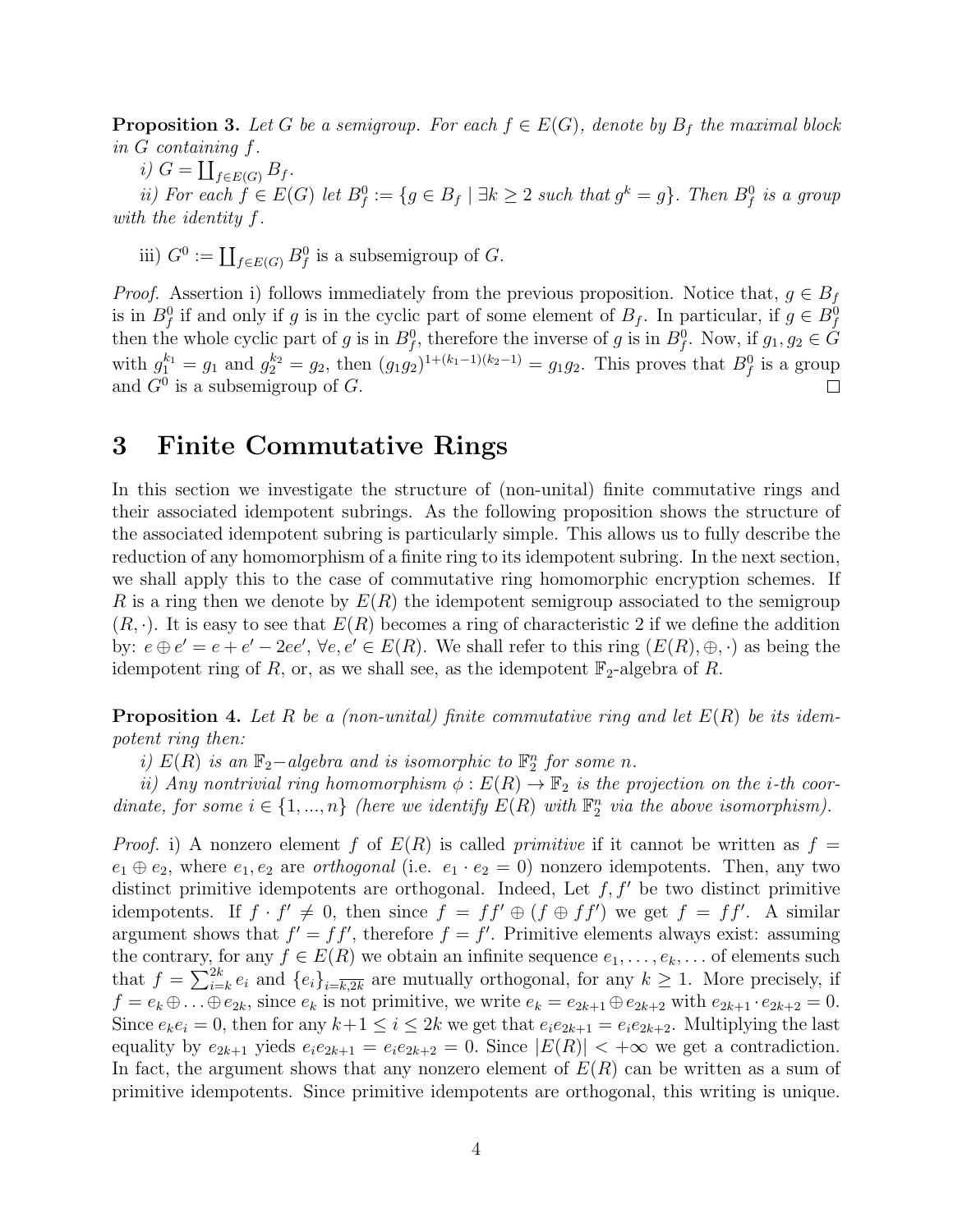Thus, we get a decomposition  $E(R) = \bigoplus_{e} \mathbb{F}_2 e$  where e runs through the finite set of primitive idempotents. Notice that the sum of all primitive idempotents is the unit in  $E(R)$ , so that  $E(R)$  is an  $\mathbb{F}_2$ -algebra isomorphic to  $\mathbb{F}_2^n$ , where n is the number of primitive idempotents.

ii) We shall denote from now on by  $e_1, ..., e_n$  the primitive elements of  $E(R)$ ; they correspond to the standard basis via the isomorphism  $E(R) \simeq \mathbb{F}_2^n$ . Since  $\phi$  is a nontrivial homomorphism of rings there exists an  $i \in \{1, ..., n\}$  such that  $\phi(e_i) = 1$ . We prove that  $\phi(e_i) = 0, \forall j \neq i$ . Supposing that there exist a  $j \neq i$  such that  $\phi(e_i) = 1$ , then  $\phi(e_i + e_j) = 0$ , and  $\phi(e_i) = \phi(e_i(e_i + e_j)) = \phi(e_i)\phi(e_i + e_j) = 0$ , which is a contradiction. This shows that  $\phi$  is the projection on the *i*-th coordinate.  $\Box$ 

**Remark 3.** If R is a finite ring with unity then it is an Artin ring, and the structure theorem for Artin rings (Theorem 8.7 in [\[2\]](#page-15-9)) shows that R is isomorphic to a product  $R_1 \times ... \times R_n$  of local Artin rings. Notice that a local Artin ring has only two idempotents, these are 0 and 1. The isomorphism  $R \simeq R_1 \times ... \times R_n$  gives rise to an isomorphism  $E(R) \simeq E(R_1 \times ... \times R_n)$ , and since  $E(R_1 \times ... \times R_n) = E(R_1) \times ... \times E(R_n) = \mathbb{F}_2 \times ... \times \mathbb{F}_2$ , as sets, we obtain

$$
E(R) \simeq E(R_1 \times \ldots \times R_n) \simeq \mathbb{F}_2^n
$$

The proof of the last proposition shows that even in the case of a non-unital ring  $R$ , the idempotent algebra is isomorphic to  $\mathbb{F}_2^n$ . Notice that if R is a ring with unity, then  $1 = e_1 + ... + e_n$  and the map  $R \to \prod Re_i, x \mapsto (xe_1, ..., xe_n)$  is an isomorphism, so that the rings  $R_i$  are in fact isomorphic to the rings  $Re_i$ . In particular, the number of local Artin rings in the decomposition is equal to the number of primitive idempotents.

As before, if R is a finite ring and  $e_1, ..., e_n$  are its primitive idempotents then let  $\bar{e} =$  $e_1 \oplus ... \oplus e_n$ . Since any two primitive idempotents are orthogonal,  $\overline{e} = e_1 + ... + e_n$ . We shall denote by R the principal ideal of R generated by  $\bar{e}$ . Notice that R is a unital subring of R, its unit being  $\bar{e}$ . In addition, all idempotents of R are in R, so that  $E(R) = E(R)$ . The following diagram commutes

$$
R \xrightarrow{\varphi} \bar{R}
$$
  
\n
$$
\downarrow^{e_R} \qquad \downarrow^{e_{\bar{R}}}
$$
  
\n
$$
E(R) \xrightarrow{\varphi} E(\bar{R})
$$

where  $e_R$  and  $e_{\bar{R}}$  are the maps that associate to an element its idempotent, and  $\varphi$  is the map  $x \mapsto x\overline{e}$ . Indeed, we have

$$
e_R(x) = e_R(x) \cdot \overline{e} = e_R(x) \cdot e_R(\overline{e}) = e_R(x\overline{e}) = e_{\overline{R}}(\varphi(x)).
$$

Suppose now that  $\bar{R} \simeq \bar{R}_1 \times ... \times \bar{R}_n$  is the above isomorphism, where  $(\bar{R}_i, \mathfrak{m}_i)$  are local Artin rings. We denote by J the set of all indices  $j \in \{1, 2, ..., n\}$  for which the residue field  $\bar{R}_i/\mathfrak{m}_i$  is isomorphic to  $\mathbb{F}_2$ . Let  $\hat{E}(\bar{R})$  be the  $\mathbb{F}_2$ -subalgebra of  $E(\bar{R})$  generated by all primitive idempotents  $e_j$  with  $j \in J$ . We also let  $\hat{E}(R) := \hat{E}(\bar{R})$ . Let's consider the following composition of ring homomorphisms: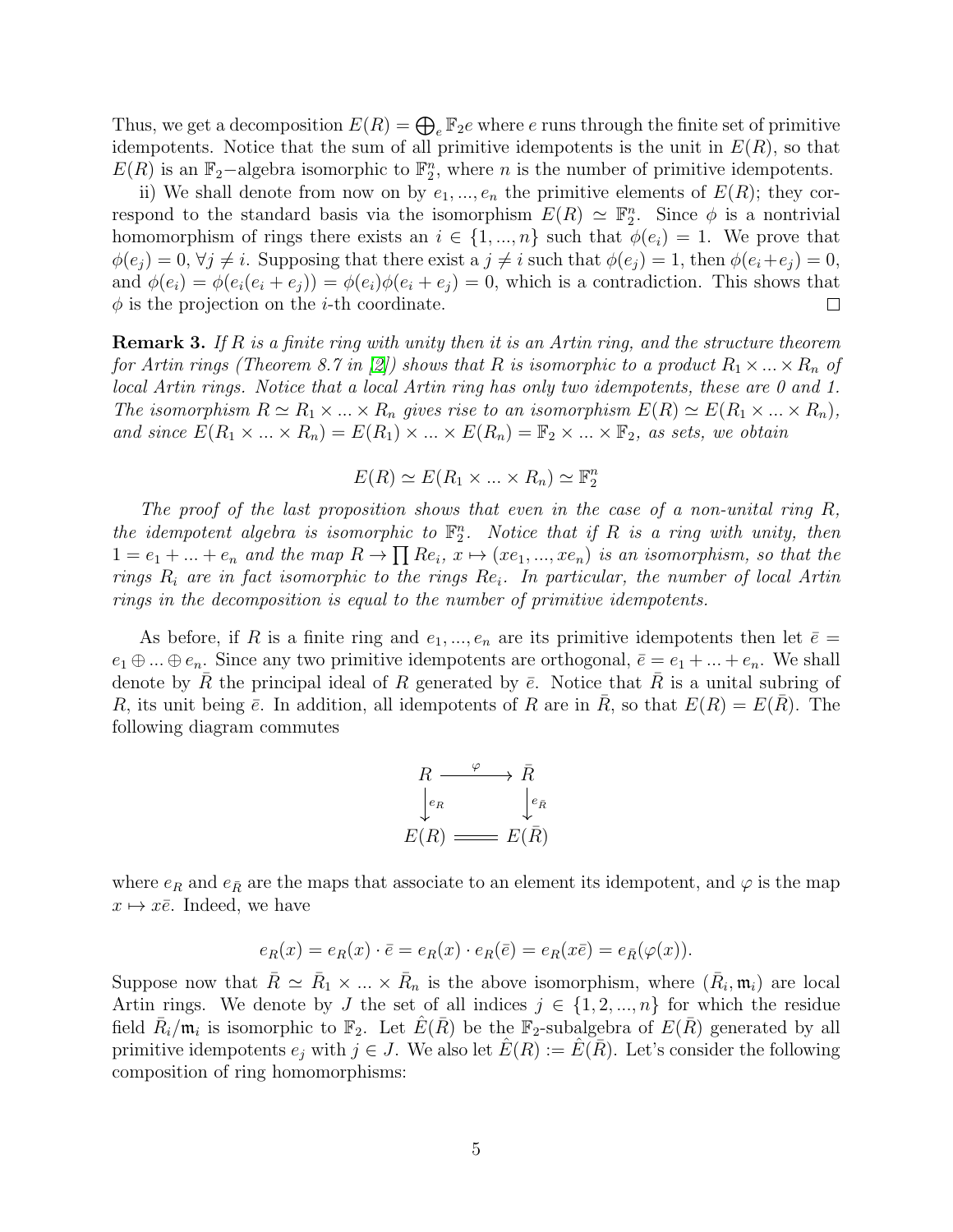$$
\psi: R \stackrel{\varphi}{\to} \bar{R} \to \bar{R}_1 \times \ldots \times \bar{R}_n \to \prod_{i=1}^n \bar{R}_i/\mathfrak{m}_i \to \prod_{j \in J} \bar{R}_j/\mathfrak{m}_j \simeq \prod_{j \in J} \mathbb{F}_2
$$

where the last map is the obvious projection map. Notice that composing  $\psi$  with the inclusion  $\iota : \hat{E}(R) \hookrightarrow R$  we get an isomorphism of rings  $\psi \circ \iota : \hat{E}(R) \longrightarrow \prod_{j \in J} \bar{R}_j / \mathfrak{m}_j$ . As we have seen above the map  $e_R : R \to E(R)$  is in general a homomorphism of semigroups with respect to multiplication, but is not a homomorphism with respect to addition. On the other hand the composition  $\hat{e}_R : R \stackrel{e_R}{\longrightarrow} E(R) \to \hat{E}(R)$ , where the last map is the obvious projection, is a ring homomorphism. Indeed, it is easy to see that  $\hat{e}_R = (\psi \circ \iota)^{-1} \circ \psi$ , which proves the claim. For further use, we define  $\hat{e} := \sum_{j\in J}^{\oplus} e_j = \sum_{j\in J} e_j$ , so that the map  $E(R) \to \hat{E}(R)$  is given by  $e \mapsto e \cdot \hat{e}$ .

Remark 4. For characteristic 2 (nonunital) rings, one has functorial interpretation for the subrings  $E(R)$  respectively  $E(R)$ , an aspect that we will pursue in a forthcoming paper. More precisely,  $E(\cdot)$  is naturally equivalent to the functor  $Hom(\mathbb{F}_2, \cdot)$  from the category of rings of characteristic 2 to the category of idempotent  $\mathbb{F}_2$ -algebras, while  $E(\cdot)$  is characterized by the universal property that any morphism in  $Hom(R, \mathbb{F}_2)$  factors through a morphism in  $Hom(E(R), \mathbb{F}_2).$ 

However, in practice, one needs explicit descriptions of these functors. This is the reason we chose not to make categorical analysis in the present work.

### <span id="page-5-0"></span>4 Homomorphic encryption schemes

The homomorphic encryption schemes in their generality were treated by different authors and many treaties. We refer to [\[22\]](#page-16-5) for a monograph treatment of the subject and to [\[3\]](#page-15-10) for a treatment of their security behavior. Let us define ring homomorphic encryption schemes and explore their properties. Throughout this section (and this work) we use  $\lambda$  to indicate the security parameter. Since a ring homomorphic encryption is a certain type of homomorphic encryption scheme, we introduce first these schemes.

A homomorphic (public-key) encryption scheme (over  $\mathbb{F}_2$ )

#### $HE = (HE.KeyGen, HE.Enc, HE. Dec, HE.Eval)$

is a quadruple of PPT algorithms as follows.

- Key Generation. The algorithm  $(pk, evk, sk) \leftarrow \textbf{HE}.\textbf{KeyGen}(1^{\lambda})$  takes a unary representation of the security parameter and outputs a public encryption key  $pk$ , and evaluation key evk, and a secret decryption key sk.
- Encryption. The algorithm  $c \leftarrow \textbf{HE}.\textbf{Enc}_{pk}(m)$  takes the public key pk and a single bit message  $m \in \{0, 1\}$  and outputs a ciphertext c.
- Decryption. The algorithm  $m^* \leftarrow \text{HE.Dec}_{sk}(c)$  takes the secret key sk and a ciphertext c and outputs a message  $m^* \in \{0, 1\}.$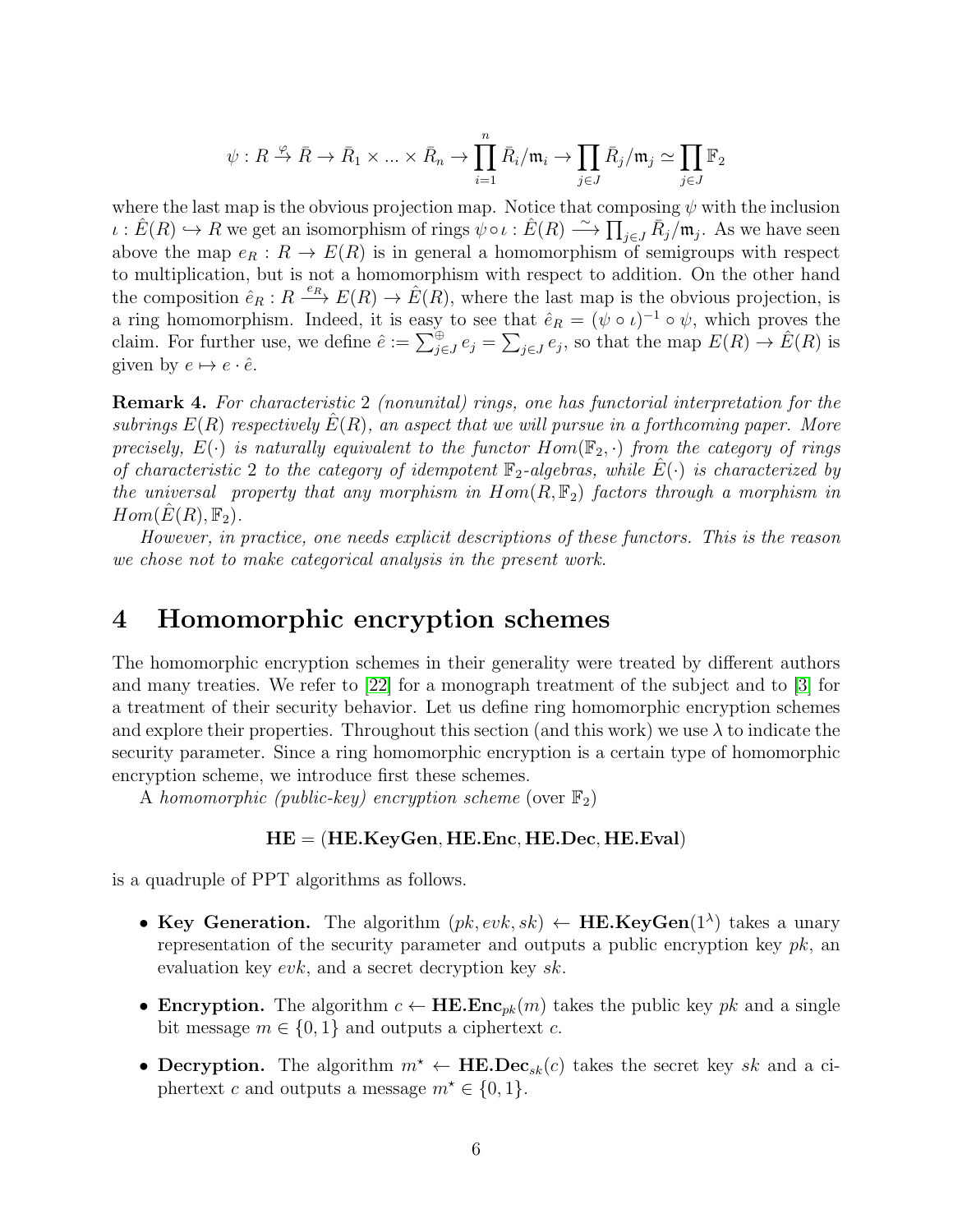• Homomorphic Evaluation. The algorithm  $c_f \leftarrow \text{HE.Eval}_{evk}(f, c_1, ..., c_\ell)$  takes the evaluation key  $evk$ , a function  $f: \{0,1\}^{\ell} \to \{0,1\}$  and a set of  $\ell$  ciphertexts  $c_1, ..., c_{\ell}$ , and outputs a ciphertext  $c_f$ .

We say that a scheme HE is C-homomorphic for a class of functions  $\mathcal{C} = {\mathcal{C}}_{\lambda}$ , if for any sequence of functions  $f_{\lambda} \in C_{\lambda}$  and respective inputs  $\mu_1, ..., \mu_{\ell} \in \{0, 1\}$  (where  $\ell = \ell(\lambda)$ ), it holds that

 $Pr[\mathbf{HE}.\mathbf{Dec}_{sk}(\mathbf{HE}.\mathbf{Eval}_{evk}(f_{\lambda}, c_1, ..., c_{\ell}) \neq f_{\lambda}(\mu_1, ..., \mu_{\ell})] = negl(\lambda),$ 

where  $(pk, evk, sk) \leftarrow \textbf{HE}.\textbf{KeyGen}(1^{\lambda})$  and  $c_i \leftarrow \textbf{HE}.\textbf{Enc}_{pk}(\mu_i)$ .

In addition, a homomorphic scheme HE is *compact* if there exist a polynomial  $s = s(\lambda)$  such that the output length of **HE. Eval** is at most s bits long, regardless of f or the number of inputs.

**Definition 5.** A homomorphic scheme HE is *fully homomorphic* (FHE) if its is compact and homomorphic for the class of all arithmetic circuits over  $\mathbb{F}_2$ .

In this work we are interested only in the following type of **FHE** scheme:

**Definition 6.** A ring homomorphic encryption scheme is a quadruple  $(R_{\lambda}, \mathbb{F}_2, \text{Enc}_{\lambda}, \text{Dec}_{\lambda}),$ consisting of a finite ring  $R_{\lambda}$ , a homomorphism of rings  $Dec_{\lambda}: R_{\lambda} \to \mathbb{F}_2$ , and a PPT algorithm  $R_{\lambda} \ni c \leftarrow \text{Enc}_{\lambda}(m)$ , such that  $\text{Dec}_{\lambda}(c) = m$ , for any  $c \leftarrow \text{Enc}_{\lambda}(m)$ , and the scheme is compact as a homomorphic encryption scheme.

Let us note that compactness is equivalent in this case to the existence of a representation  $R_{\lambda} \stackrel{i}{\hookrightarrow} \{0,1\}^{n(\lambda)}$ , where  $n(\lambda)$  is a polynomial in  $\lambda$ , such that  $\text{Dec}_{\lambda}: i(R_{\lambda}) \to \mathbb{F}_2$  is a deterministic polynomial time algorithm, and  $Enc_{\lambda}$  is a probabilistic polynomial time algorithm, both in the security parameter  $\lambda$ . Since any function  $f: \{0,1\}^{\ell} \to \{0,1\}$  may be represented by a polynomial over  $\mathbb{F}_2$ , and Dec is a ring homomorphism that correctly decrypts any encryption of a bit message, we see that a ring homomorphic encryption scheme (as a homomorphic encryption scheme) is homomorphic for the class of all arithmetic circuits over  $\mathbb{F}_2$ .

The only security notion we consider in this paper is quantum indistinguishability under chosen ciphertext attack, quantum IND-CCA for short. To define it we introduce first the following experiment in which  $\mathcal A$  is a quantum polynomial time adversary.

Experiment quantum IND-CCA

- Generate a pair of keys  $(pk, sk) \leftarrow \textbf{HE}.\textbf{KeyGen}(1^{\lambda})$ . Give A access to a decryption oracle and run  $\mathcal A$  on input  $pk$ .

- Choose at random a bit message m, and compute  $c \leftarrow \textbf{HE}.\textbf{Enc}_{pk}(m)$ . Give c to A and continue its computation without access to the decryption oracle.

- Let m' be  $\mathcal{A}$ 's output. Output 1 if  $m' = m$  and 0 otherwise.

Definition 7. A scheme HE is quantum IND-CCA secure if for any quantum polynomial time adversary  $A$ , it holds that

$$
Adv_{quantum \; IND\text{-}CCA}(\mathcal{A}) = \left| \Pr\left[quantum \; IND\text{-}CCA(\mathcal{A})=1\right] - \frac{1}{2} \right| = negl(\lambda).
$$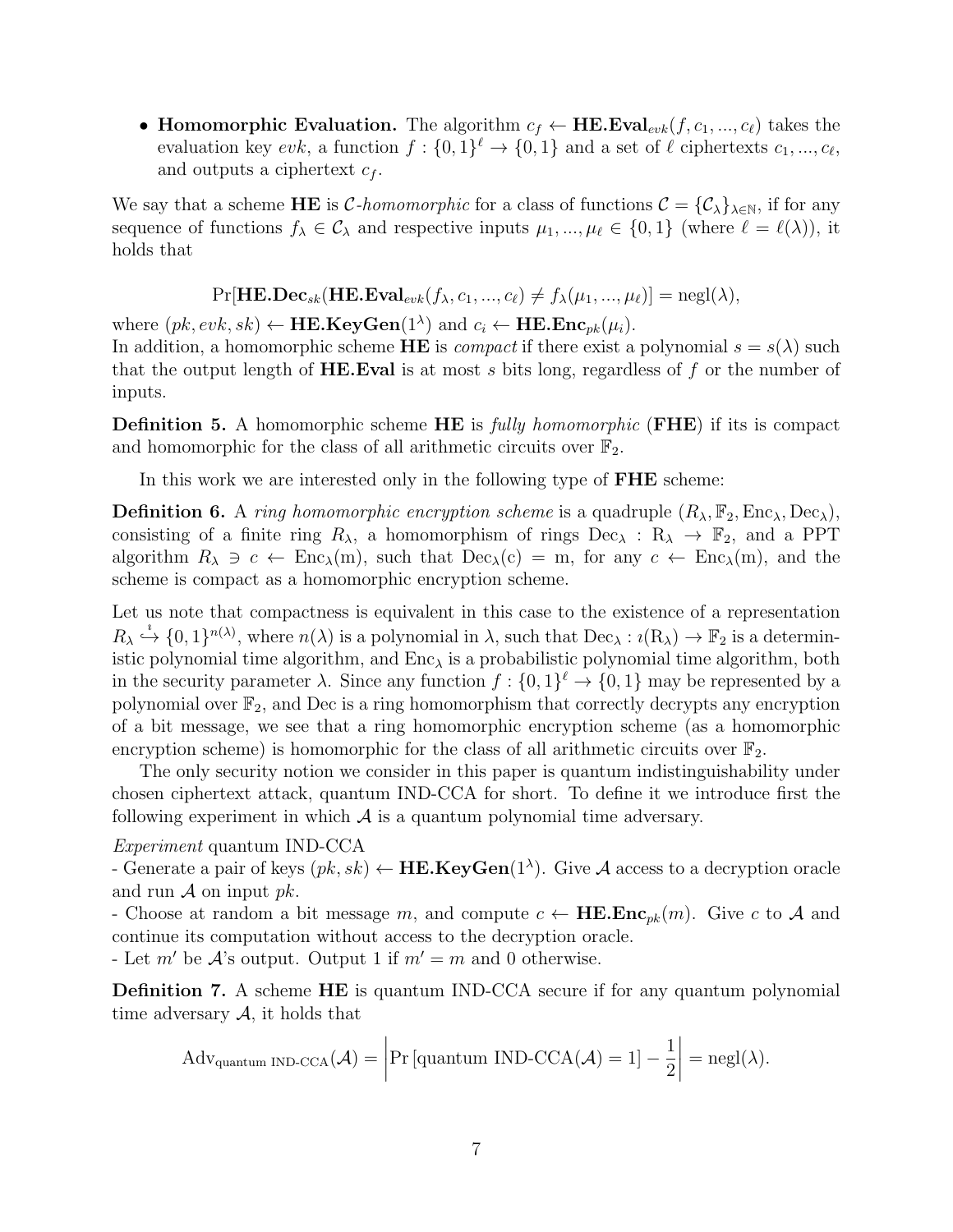### <span id="page-7-0"></span>5 Quantum Computations on Semigroups

In this section we show that for any semigroup G, the map  $G \to E(G)$  can be computed in polynomial time using a quantum algorithm. Since we have no contribution to this result, we have included this section only for completeness. The algorithm we present here was described in  $[8]$ (see also  $[9]$ ), and is an adaptation of Shor's algorithm(see  $[23]$ ).

**Proposition 5.** Given a semigroup G and an element  $q \in G$ , there is an efficient quantum algorithm to determine the period of g.

*Proof.* If N is the order of G, then choose a number  $M > N^2 + N$  and create the state  $\frac{1}{\sqrt{2}}$  $\frac{1}{M}\sum_{j=1}^{M}|j\rangle|g^{j}\rangle$ . Usually, one chooses M to be a power of 2, say  $M=2^{m}$ , because in which case the above state is created as follows: apply the Hadamard transform to each bit in a register of m zeroes to get the superposition  $\frac{1}{\sqrt{2}}$  $\frac{1}{2^m}\sum_{j=1}^{2^m} |j\rangle$ , and then the algorithm for computing the function  $j \mapsto g^j$  is applied in the second (classical) register. Suppose now that we measure the second register, then if we obtain an element  $g^j$  in the tail of g (in other words  $1 \leq j \leq i - 1$ , then the first register is left in a computational basis state, which is useless. Fortunately, this happens with probability  $\frac{i-1}{M} \leq \frac{N}{M} < \frac{1}{N}$  $\frac{1}{N}$ , which is very small(N is exponential in the security parameter), so that we repeat the experiment until we obtain an element in the cycle of g, i.e.  $j \geq i$ . In this case, if we ignore the second register, we get in the first register the superposition  $\frac{1}{\sqrt{2}}$  $\frac{1}{n}\sum_{j=0}^{n-1} |x_0 + jp\rangle$ , for some  $x_0 \in \{i, i+1, ..., i+p-1\}$ and

$$
n = \begin{cases} \lfloor \frac{M-i}{p} \rfloor + 1, & \text{if } x_0 \le M - p \lfloor \frac{M-i}{p} \rfloor \\ \lfloor \frac{M-i}{p} \rfloor, & \text{otherwise.} \end{cases}
$$

Apply now the quantum Fourier transform, i.e. the unitary operator defined on the basis state by:

$$
|\ell\rangle \mapsto \frac{1}{\sqrt{M}} \sum_{k=1}^{M} \zeta_M^{(\ell-1)(k-1)} |k\rangle,
$$

to the above superposition to get:

$$
\frac{1}{\sqrt{nM}} \sum_{k=1}^{M} \zeta_M^{(x_0-1)(k-1)} \left( \sum_{j=0}^{n-1} \zeta_M^{jp(k-1)} \right) |k\rangle.
$$

After measuring the superposition, the outcome k occurs with probability

$$
\Pr(k) = \frac{1}{nM} \left| \sum_{j=0}^{n-1} \zeta_M^{jp(k-1)} \right|^2.
$$

If M divides  $p(k-1)$  then  $\mathbf{Pr}(k) = \frac{n}{M}$ , otherwise  $\mathbf{Pr}(k) = \frac{\sin^2(\frac{\pi(k-1)pn}{M})}{n^{\frac{M}{M}\sin^2(\frac{\pi(k-1)}{M})}}$  $\frac{-1)pn}{M}$ )  $nM\sin^2(\frac{\pi(k-1)p}{M})$  $\frac{x-1}{M}\big)$ . To show that this probability distribution is strongly peaked around values of k for which  $k - 1$  is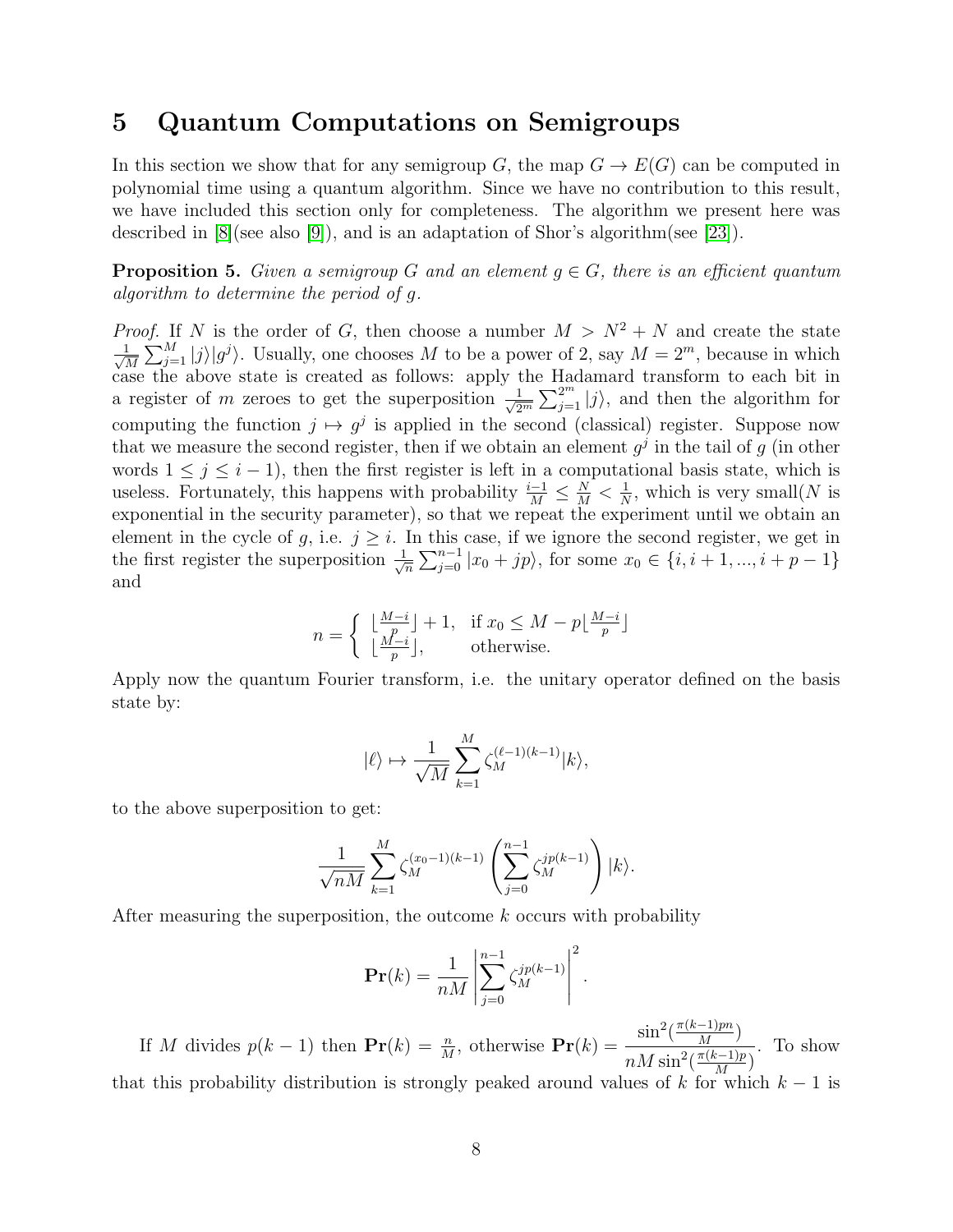close to integer multiples of  $\frac{M}{p}$ , we compute the probability of seeing  $k = \lfloor \frac{jM}{p} \rfloor$  $\frac{M}{p}$  + 1, for some  $j \in \mathbb{Z}$ . If we write  $k = \frac{jM}{p} + \epsilon$ , with  $|\epsilon| \leq \frac{1}{2}$ , then

$$
\mathbf{Pr}\left(k=\left\lfloor\frac{jM}{p}\right\rfloor+1\right)=\frac{\sin^2(\pi jn+\frac{\pi\epsilon pn}{M})}{nM\sin^2(\pi j+\frac{\pi\epsilon p}{M})}=\frac{\sin^2(\frac{\pi|\epsilon|pn}{M})}{nM\sin^2(\frac{\pi|\epsilon|p}{M})}.
$$

Using the inequalities  $\frac{3}{5}x \leq \sin x \leq x$ , for all  $0 \leq x \leq \frac{\pi}{2} + \frac{\pi}{40}$ , and the fact that  $\frac{pn}{M} < 1 + \frac{1}{N}$ , we obtain:

$$
\Pr\left(k = \left\lfloor \frac{jM}{p} \right\rfloor + 1\right) \ge \frac{9n}{25M}.
$$

Notice that the above bound is very close to  $\frac{9}{25p}$ , so that Fourier sampling produces a value k, with  $k-1$  being the closest integer to an integer multiple of  $\frac{M}{p}$ , with probability  $\Omega(1)$ .

One of the convergents of the continued fraction expansion of  $\frac{\frac{jM}{p}}{M}$ j , because  $p^2 < M$ .  $\frac{p}{M}$  is p One computes the continued fraction expansion until one obtains the closest convergent to  $\lfloor \frac{jM}{p} \rfloor$  $\frac{p-1}{M}$ , whose denominator is smaller than N; this denominator must be equal to p (see for example [\[17\]](#page-16-7)). Since all these calculations can be done in polynomial time in the security parameter  $\lambda$ , one finds p in (quantum) polynomial time.  $\Box$ 

**Corollary 8.** Given a semigroup G, then  $e(g)$  can be computed in polynomial time for any  $g \in G$ .

To find  $e(g)$ , we need to compute  $g^{kp}$ , for any k satisfying  $kp \geq i$ . This can be done in polynomial time for  $k = \lceil \frac{N}{n} \rceil$  $\frac{N}{p}$  ].

## <span id="page-8-0"></span>6 Decrypting in Ring Encryption Schemes

Our strategy for the computation of the decryption map of a ring homomorphic encryption scheme  $(R, \mathbb{F}_2, \text{Enc}, \text{Dec})$  is based on the following commutative diagram:



where D and  $\hat{D}$  are the restrictions of Dec to  $E(R)$  and  $\hat{E}(R)$ , respectively, and  $e_R$  is the idempotent map. Indeed, since  $\text{Dec}(x^n) = \text{Dec}(x)^n = \text{Dec}(x)$ , for any  $x \in R$  and any positive integer n, we get that  $Dec = D \circ e_R$ . The commutativity of the other part of the diagram is equivalent to  $\text{Dec}(\hat{e}) = 1$ . To prove it we show first that  $E(R)$  is nonempty. Notice that the morphism of rings Dec:  $R \to \mathbb{F}_2$  factors over the morphism  $\phi: R \to \prod_{i=1}^n \bar{R}_i/\mathfrak{m}_i$ , so that the resulted morphism  $\prod_{i=1}^n \bar{R}_i/\mathfrak{m}_i \to \mathbb{F}_2$ , gives rise, for each i, to a morphism of fields  $\bar{R}_i/\mathfrak{m}_i \to \mathbb{F}_2$ , which is nontrivial only if  $\bar{R}_i/\mathfrak{m}_i$  is isomorphic to  $\mathbb{F}_2$ , consequently  $\hat{E}(R)$  is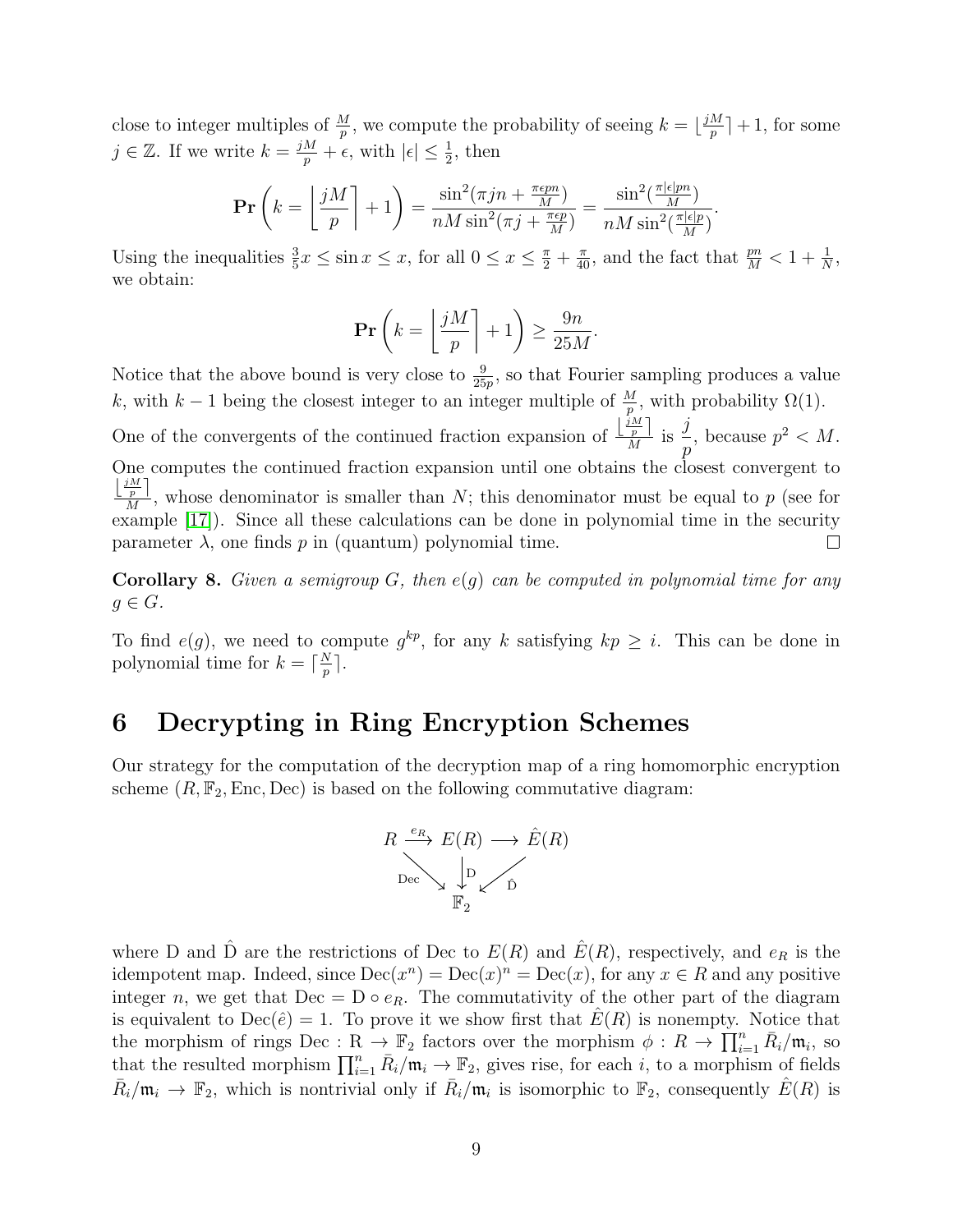nonempty, and Dec : R  $\to \mathbb{F}_2$  factors over the morphism  $\phi: R \to \prod_{j \in J} \bar{R}_j/\mathfrak{m}_j$ . Since  $\psi \circ \iota(\hat{e})$ is the unit of  $\prod_{j\in J} \bar{R}_j/\mathfrak{m}_j$ , we get that  $\text{Dec}(\hat{e}) = 1$ .

By Proposition [4,](#page-3-1) D is a projection so that we need to find the coordinate  $s \in J$  that defines it. Unfortunately, even though  $E(R)$  has a simple structure determined by its primitive idempotents, it is difficult, if not impossible, to compute them in polynomial time. So, rather than finding all primitive idempotents, we will concentrate on finding the primitive idempotent  $e_s$ . For that, we compute first  $\bar{e}$  and then  $\hat{e}$ .

If e and e' are idempotents in R we define the operation  $e \vee e' = e \oplus e' \oplus ee'$ , which is commutative and associative. Notice that if the primitive idempotent  $e_i$  occurs in the sum decomposition of at least one of the idempotents  $e$  and  $e'$  then  $e_i$  also occurs in the decomposition of  $e \vee e'$ . To find  $\overline{e}$  we choose k random elements  $x_1, ..., x_k \in R$ , and we compute  $e_R(x_1) \vee ... \vee e_R(x_k)$ . It is easy to see that, for any  $x \in R$ , the primitive idempotent  $e_i$  occurs in the sum decomposition of  $e_R(x)$  if and only if  $x \notin \text{ker } \phi_i$ . Since  $\phi_i$  is a ring homomorphism, this happens with probability  $\geq \frac{1}{2}$  $\frac{1}{2}$ . Consequently, the probability that  $e_i$ occurs in the sum decomposition of  $e_R(x_1) \vee ... \vee e_R(x_k)$  is at least  $1 - \frac{1}{2^k}$  $\frac{1}{2^k}$ , and then

$$
\Pr\left(e_R(x_1) \vee \dots \vee e_R(x_k) = \bar{e}\right) \ge \prod_{i=1}^n (1 - \frac{1}{2^k}) > 1 - \frac{n}{2^k}.
$$

So, if we choose  $k > n + \lambda$  then the probability is at least  $1 - \frac{1}{2^{\lambda}}$  $\frac{1}{2^{\lambda}}$  (since we don't know *n* we can choose  $k > \log_2 |R| + \lambda$ , hence with overwhelming probability we have computed  $\bar{e}$ .

To find  $\hat{e}$  we choose k random elements  $x_1, ..., x_k \in R$  and we compute  $e_R(x_1 - x_1^2) \vee ... \vee$  $e_R(x_k - x_k^2)$ . The primitive idempotent  $e_i$  occurs in the sum decomposition of  $e_R(x - x^2)$ if and only if  $\phi_i(x-x^2) \neq 0 \Leftrightarrow \phi_i(x) \notin \{0,1\}$ , hence this happens with probability  $\geq \frac{1}{3}$  $rac{1}{3}$  if  $i \notin J$  (notice that  $\phi_i(x - x^2) = 0$  for all  $i \in J$ ). As above we have:

$$
\Pr\left(e_R(x_1) \lor \dots \lor e_R(x_k) = \sum_{i \notin J} e_i\right) \ge \prod_{i \notin J} \left(1 - \left(\frac{2}{3}\right)^k\right) > 1 - \frac{n - |J|}{1.5^k} > 1 - \frac{n}{1.5^k}.
$$

This time, if we choose  $k > \frac{\log_2 |R| + \lambda}{\log_2 3}$  $\frac{\log_2 |R| + \lambda}{\log_2 3 - 1}$ , we obtain  $\sum_{i \notin J} e_i$  with overwhelming probability. Finally, we compute  $\hat{e} = \bar{e} - \sum_{i \notin J} e_i$ .

**Proposition 6.** If  $(R, \mathbb{F}_2, \text{Enc}, \text{Dec})$  is a commutative ring homomorphic encryption scheme with  $E(R) \simeq \mathbb{F}_2$ , then the scheme is not resistant to quantum computing based attacks.

*Proof.* If  $\hat{E}(R) \simeq \mathbb{F}_2$  then  $\hat{e}$  is a primitive idempotent and  $e_s = \hat{e}$ , hence  $\bar{R}_s \simeq \bar{R}\hat{e}$  is a local Artin ring. Since Dec :  $R \to \mathbb{F}_2$  factors over the homomorphism  $f_s: R \to R \to R\hat{e} \simeq$  $\overline{R}_{s}$ ,  $x \mapsto x\hat{e}$ , there exist a homomorphism  $D_{s} : \overline{R}_{s} \to \mathbb{F}_{2}$  such that  $\overline{Dec}(x) = D_{s}(x\hat{e}), \forall x \in R$ . Notice that  $D_s(y) = 0$  if and only if  $y \in \mathfrak{m}_s$ , for all  $y \in \overline{R}_s$ . Since  $\mathfrak{m}_s$  is a nilpotent ideal, let k be the smallest positive integer such that  $\mathfrak{m}_s^k = (0)$ . Then,  $\text{Dec}(x) = 0$  iff  $(x\hat{e})^m = 0$ , for some  $m \geq k$ . If  $\mathfrak{m}_s^i = \mathfrak{m}_s^{i+1}$  for some  $0 \leq i \leq k-1$ , then by Nakayama's lemma ([\[2\]](#page-15-9)),  $\mathfrak{m}_s^i = (0)$ , which is false. Hence,  $|\mathfrak{m}_s^i / \mathfrak{m}_s^{i+1}| \geq 2$  for all  $0 \leq i \leq k-1$  so that  $|\mathfrak{m}_s^{i+1}| \leq \frac{|\mathfrak{m}_s^i|}{2}$  $\frac{\mathfrak{n}_s^\iota}{2},$ therefore  $|\mathfrak{m}_s^i| \leq \frac{|\bar{R}_s|}{2^i} \leq \frac{|R|}{2^i}$  $\frac{R_1}{2^i}$ . We obtain that  $k \leq \lceil \log_2 |R| \rceil$ , so that to decrypt  $x \in R$  one computes  $(x\hat{e})^m$  with  $m = \lceil \log_2 |R| \rceil$ .  $\Box$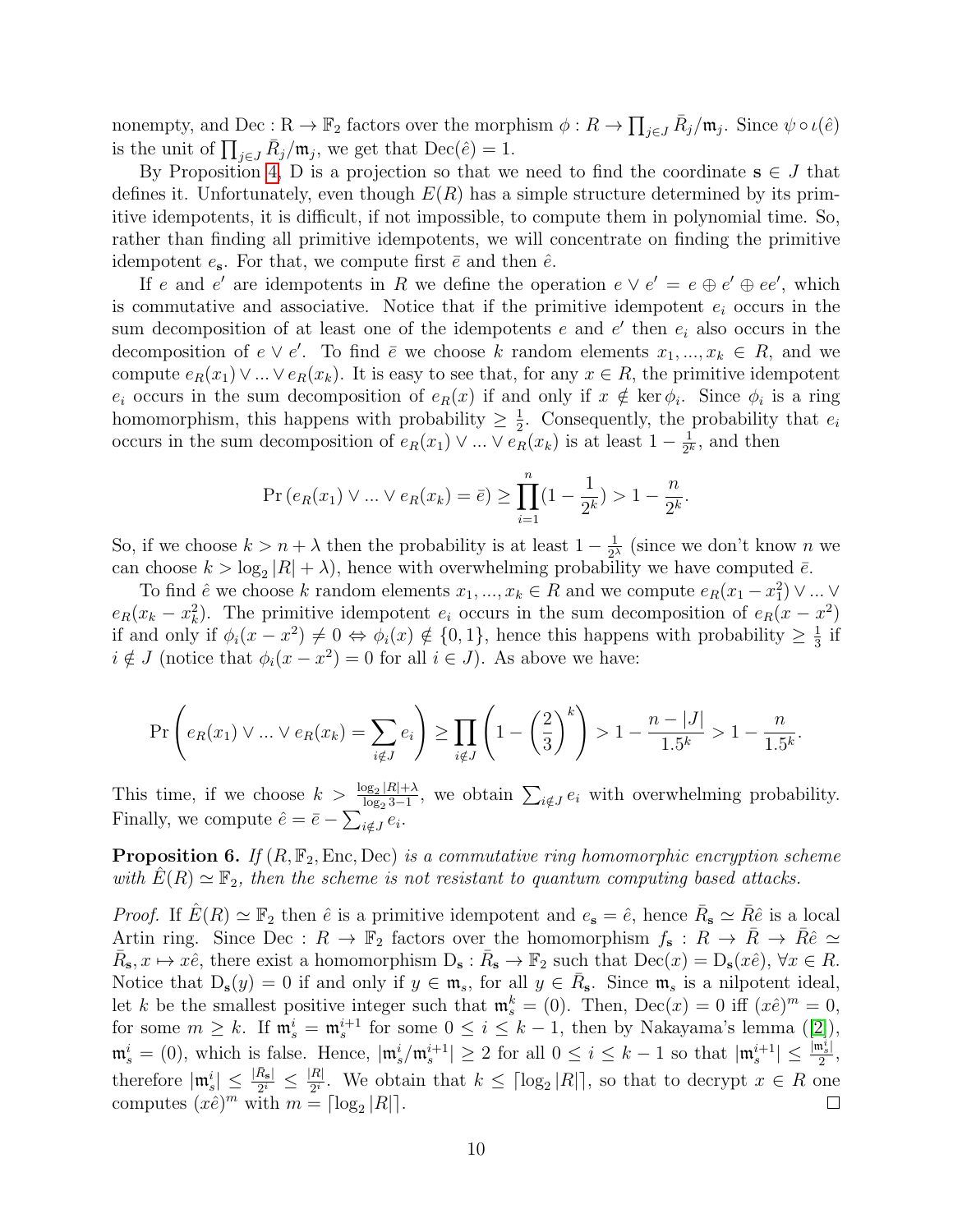In general we have the following result:

Theorem 9. Any commutative ring homomorphic encryption scheme is not quantum IND-CCA secure.

*Proof.* In a sequence of randomly distributed elements of  $R$  about half of them are encryptions of 0, and with the help of the decryption oracle one finds which are those. In other words, we can produce a sufficiently large, uniformly distributed in R, set of encryptions of 0. As above, if the elements of this set are  $x_1, \ldots, x_k$ , then, with overwhelming probability,  $\hat{e}(e_R(x_1) \vee ... \vee e_R(x_k))$  contains  $e_j$  with  $j \in J \setminus \{s\}$  in its sum decomposition. In other words, with overwhelming probability, we have  $\hat{e} - \hat{e}(e_R(x_1) \vee ... \vee e_R(x_k)) = e_s$ . Now, as above, to decrypt  $x \in R$  one computes  $(xe_s)^k$  with  $k = \lceil \log_2 |R| \rceil$ . If  $(xe_s)^k = 0$  then  $\text{Dec}(x) = 0$ , otherwise  $Dec(x) = 1$ .  $\Box$ 

**Remark 10.** Since the encryption algorithm is public, one can use it to produce a sufficiently large set of encryptions of 0 as above. Unfortunately, one has no control on the frequency of apparition of such a ciphertext c, whose associated idempotent contains  $e_i$ , with  $i \in I \setminus \{s\}$ , in its sum decomposition, equivalently  $e_R(c) \cdot e_i = e_i$ . Suppose that  $f_s = \hat{e} - \hat{e}(e_R(x_1) \vee ... \vee e_R(x_k)),$ where  $\{x_1, ..., x_k\}$  is a sufficiently large set of encryptions of 0. It is easy to see that if  $c \in R$ is any ciphertext such that  $e_R(c)(\bar{e}-f_s) = e_R(c)$ , then  $Dec(c) = 0$ . On the other hand, if  $e_R(c)(\bar{e}-f_s)=e_R(c)-f_s$ , then  $Dec(c)=1$ . Unfortunately, if  $f_s \neq e_s$ , there are ciphertexts that do not satisfy neither the first nor the second equality. In this case, one can try to produce a new  $f_s$  by adding new encryptions of 0 to the set above. It is not clear how big the set of encryptions of zero has to be in order to get  $f_s = e_s$  with overwhelming probability.

# <span id="page-10-0"></span>7 Examples: Semigroup/Monoid Algebras

One of the natural constructions of rings with interesting idempotent structure is using semigroup/monoid algebras. In this section we shall study the properties of such rings from the cryptographic point of view.

For a semigroup G, we denoted by  $G^0 := \coprod_{f \in E(G)} B_f^0$ , which is a subsemigroup of G (see Proposition [3\)](#page-3-2).

**Definition 11.** Let G be a semigroup. A subset  $I \subseteq M$  is called 2-*invariant* if the map  $x \mapsto x^2$  from *I* to *I* is a bijection.

In other words, the above map is a permutation of a 2-invariant set. In view of this definition we have:

**Lemma 12.** Let  $G$  be a semigroup.

i) If I is a 2-invariant subset of G, then  $I \subseteq G^0$ . ii)  $E(\mathbb{F}_2[G]) = \{ \sum_{x \in I}[x] \mid I \text{ is } 2\text{-invariant} \}.$ 

*Proof.* The first claim is easy since for any element  $x \in I$ , there exist  $k \geq 1$  such that  $x^{2^k} = x$ , therefore  $x \in G^0$ . The second claim follows easily from the definitions. Let us notice here that an  $x \in G^0$  admits a  $k \ge 1$  such that  $x^{2^k} = x$ , if and only if  $p(x)$  is odd.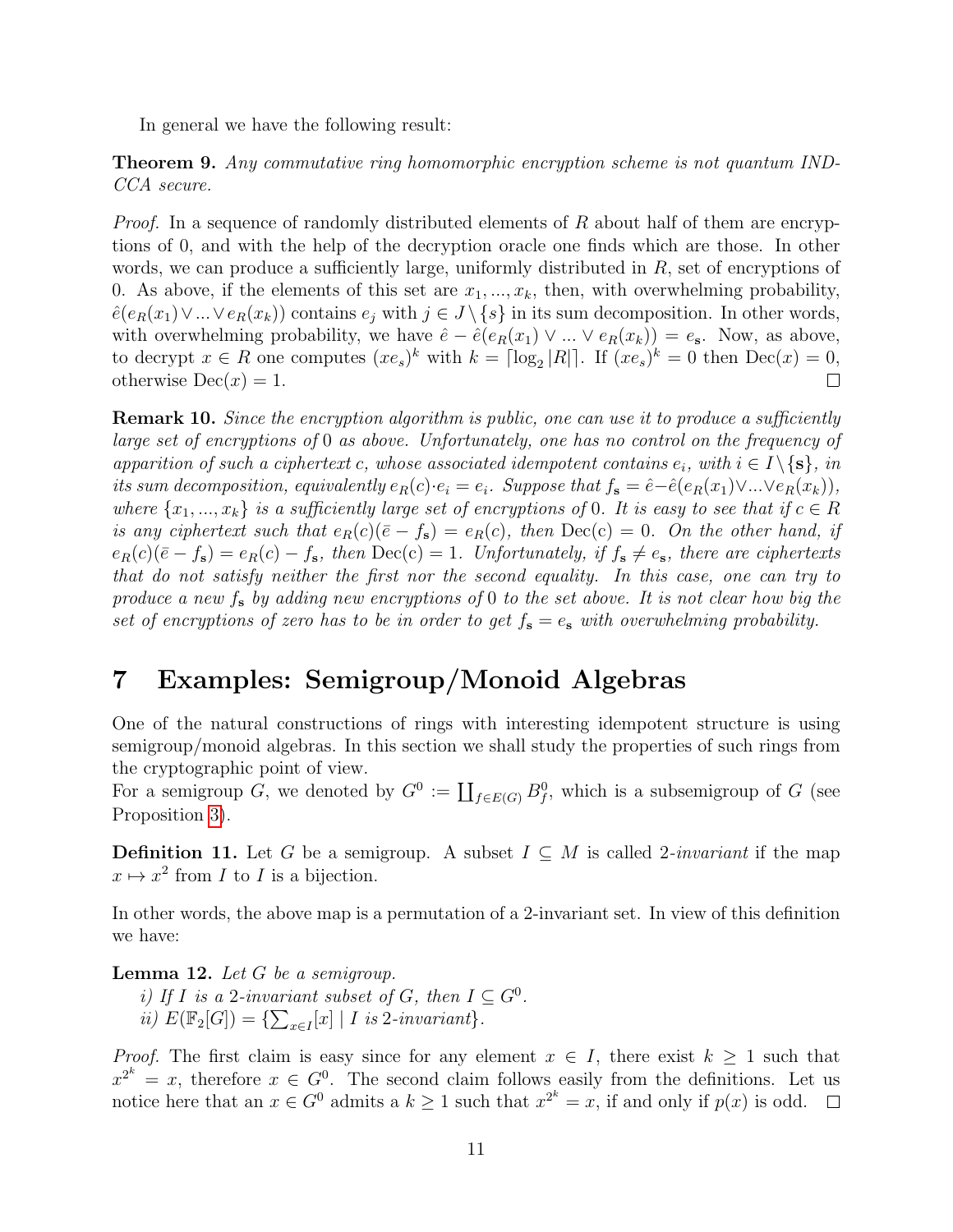An important application of the previous lemma is the following:

<span id="page-11-0"></span>**Proposition 7.** If G is a semigroup, then:

$$
E(\mathbb{F}_2[G^0]) = E(\mathbb{F}_2[G]) \text{ and } \hat{E}(\mathbb{F}_2[G^0]) = \hat{E}(\mathbb{F}_2[G]).
$$

Here we identify  $\mathbb{F}_2[G^0]$  with its image through the inclusion in  $\mathbb{F}_2[G]$ .

*Proof.* Only the second equality requires an argument. Due to the first equality we can identify the primitive idempotents of  $\mathbb{F}_2[G]$  and  $\mathbb{F}_2[G^0]$ , let's say that these are  $e_i, i \in I$ . Then the local Artin factors that appear in the product decompositions of these two  $\mathbb{F}_2$ algebras ar in fact the ideals generated by  $e_i$ , for each  $i \in I$ . For each  $i \in I$ , the inclusion  $\mathbb{F}_2[G^0]e_i \to \mathbb{F}_2[G]e_i$  induces a homomorphism of their residue fields, which is injective. We claim that this homomorphism is also surjective. Indeed, notice that any element of G has a  $2^k$ -power, for a sufficiently large k, that belongs to  $G^0$ , therefore the same is true for any element x of  $\mathbb{F}_2[G]$ , i.e. there exists some positive integer k such that  $x^{2^k} \in \mathbb{F}_2[G^0]$ . Then, we also have that  $(xe)^{2^k} = (x)^{2^k} e \in \mathbb{F}_2[G^0]e$ , in other words any element in the residue field of  $\mathbb{F}_2[G]e$  has a  $2^k$ -power that belongs to the residue field of  $\mathbb{F}_2[G^0]e$ . Since the residue field of  $\mathbb{F}_2[G^0]e$  is a finite extension of  $\mathbb{F}_2$ , and the Frobenius morphism is surjective on any finite field, we get the claim. Since the inclusion map  $\mathbb{F}_2[G^0] \to \mathbb{F}_2[G]$  induces isomorphisms for the residue fields of the corresponding local Artin factors, we get the second equality.  $\Box$ 

The following proposition is an immediate consequence of Proposition [3](#page-3-2) and Proposition [7:](#page-11-0)

**Proposition 8.** If G is a semigroup, then we have an isomorphism of  $\mathbb{F}_2$ -vector spaces:

$$
E(\mathbb{F}_2[G]) \simeq \bigoplus_{f \in E(M)} E(\mathbb{F}_2[B_f^0]).
$$

Notice that the above isomorphism is not an isomorphism of rings. What we can say about the image of the multiplication on the left hand side via the above isomorphism is that it preserves the structure given by the multiplication on  $E(G)$ , i.e. if  $x \in E(\mathbb{F}_2[B_e^0])$  and  $y \in E(\mathbb{F}_2[B_j^0])$  then  $xy \in E(\mathbb{F}_2[B_{ef}^0])$ . In view of the above facts, it is important we study the extremal cases, namely the case when  $|E(G)| = 1$  and the case when  $B_f^0 = \{f\}$  for all  $f \in E(G)$ , equivalently  $G^0 = E(G)$ . The general case deserves a separate analysis that we would carry on in a different paper. However, the two extremal cases are the building blocks for the general case.

#### 7.1 One idempotent monoid algebra

Let M be a commutative semigroup consisting of only one block, that is  $M = B_f$ ; equivalently  $|E(M)| = 1$ . In this case  $M^0 := B_f^0$ , which is a group. Using the decomposition theorem for abelian groups, there exist  $C_1, ..., C_k$  cyclic groups such that  $M^0 \simeq C_1 \times ... \times C_k$ . Then we have an isomorphism of  $\mathbb{F}_2$ -algebras  $\mathbb{F}_2[M^0] \simeq \mathbb{F}_2[C_1] \otimes_{\mathbb{F}_2} \ldots \otimes_{\mathbb{F}_2} \mathbb{F}_2[C_1]$ . Suppose now that C is a cyclic group of order  $N = 2^m \cdot N'$ , where N' is odd and m is a non-negative integer. Then, we have the isomorphisms  $\mathbb{F}_2[C] \simeq \mathbb{F}_2[X]/(X^N - 1) \simeq \mathbb{F}_2[X]/(X^{N'} - 1)^{2^m}$ .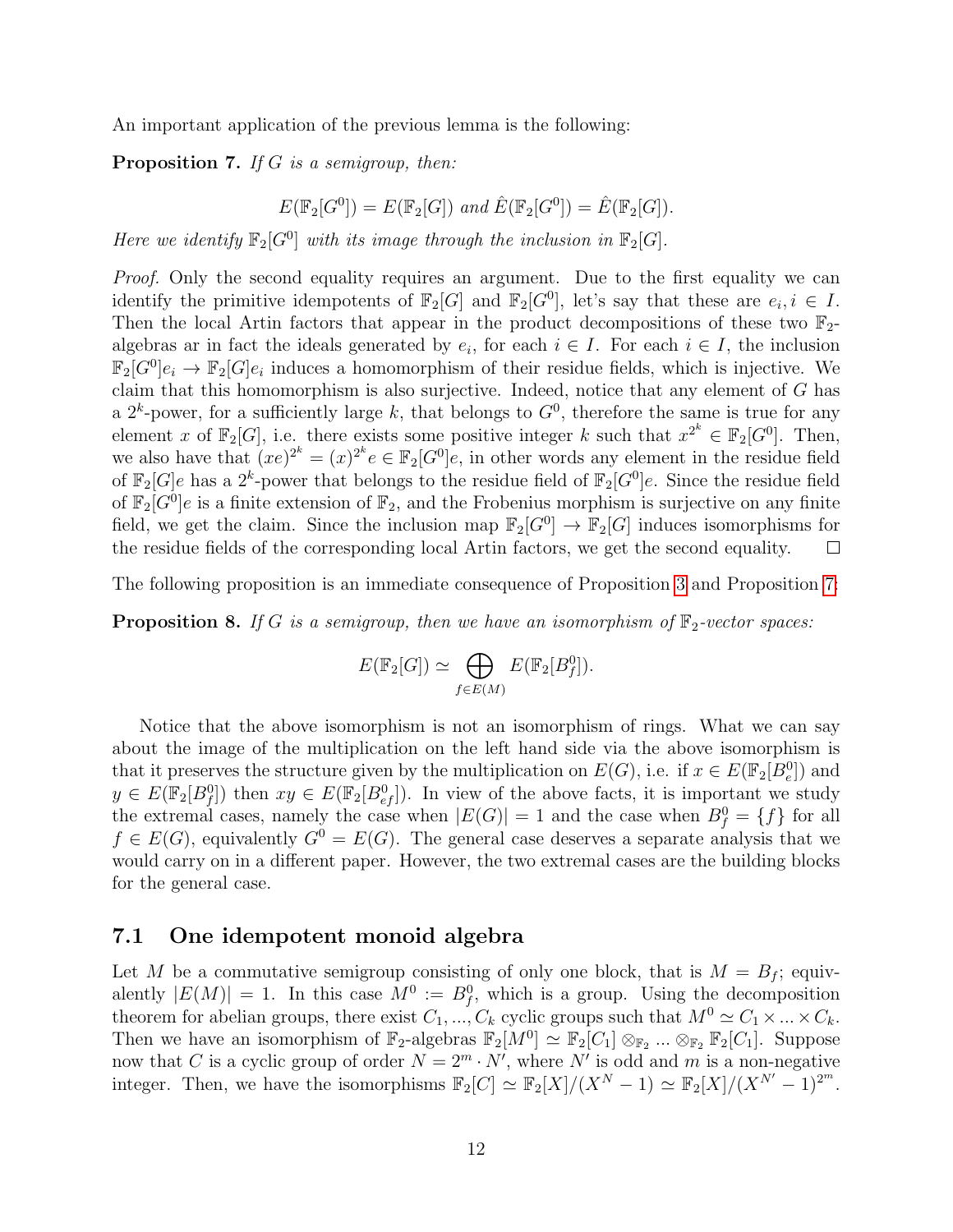Next, we use the decomposition  $X^{N'} - 1 = \prod_{d|N'} \Phi_d(X)$ , where  $\Phi_d(X)$  are the cyclotomic polynomials, to get an isomorphism:

$$
\mathbb{F}_2[C] \simeq \prod_{d|N'} \mathbb{F}_2[X] / (\Phi_d(X))^{2^m}.
$$

Next, let  $\nu_2(d)$  be the order of 2 in the group  $(\mathbb{Z}/d\mathbb{Z})^{\times}$ . Then  $\Phi_d(X)$  decomposes in  $\mathbb{F}_2[x]$ into

$$
\Phi_d(X) = \prod_{i=1}^{\phi(d)/\nu_2(d)} P_{i,d}(x),
$$

where  $P_{i,d}$  are irreducible distinct polynomials, all of degree  $\nu_2(d)$ . Using Chinese Remainder Theorem (in  $\mathbb{F}_2[X]$ ), we get the following isomorphisms of  $\mathbb{F}_2$ -algebras:

$$
\mathbb{F}_2[C] \simeq \prod_{d|N'} \prod_{i=1}^{\phi(d)/\nu_2(d)} \mathbb{F}_2[X]/(P_{i,d}(X))^{2^m}.
$$

We have the following:

<span id="page-12-0"></span>**Lemma 13.** Let  $Q_1(X),...,Q_k(X) \in \mathbb{F}_2[X]$  be irreducible polynomials, and  $m_1,...,m_k$  nonnegative integers. Then, there is a one-to-one correspondence between the local Artin factors of

$$
S(Q_1, ..., Q_k; m_1, ..., m_k) := \mathbb{F}_2[X]/(Q_1(X))^{2^{m_1}} \otimes_{\mathbb{F}_2} ... \otimes_{\mathbb{F}_2} \mathbb{F}_2[X]/(Q_k(X))^{2^{m_k}},
$$

and the local Artin factors of  $S(Q_1, ..., Q_k; 0, ..., 0)$ . In addition, corresponding factors have isomorphic residue fields.

*Proof.* Any maximal ideal of  $S(Q_1, ..., Q_k; m_1, ..., m_k)$  contains the elements  $1 \otimes ... \otimes P_i(X) \otimes ...$ ...⊗1, for all  $i \in \overline{1,k}$ ; let  $\mathfrak m$  be the ideal generated by them. Since  $S(Q_1, ..., Q_k; m_1, ..., m_k)/\mathfrak m \simeq$  $S(Q_1, ..., Q_k; 0, ..., 0)$ , the conclusion follows.  $\Box$ 

Since tensor products commute with direct products, one is let to the following structure of group algebras:

<span id="page-12-1"></span>**Proposition 9.** Assume that the abelian group  $M^0 \simeq \prod_{j=1}^k \mathbb{Z}/N_j \mathbb{Z}$  with  $N_j = 2^{m_j} N'_j$ ,  $N'_j$ odd numbers and  $m_j$  non-negative integers for all j, then

$$
\mathbb{F}_2[M^0] \simeq \prod_{d_j|N'_j,\forall j} \prod_{i_j=1,\forall j}^{\phi(d_j)/\nu_2(d_j)} S(P_{i_1,d_1},...,P_{i_k,d_k};m_1,...,m_k).
$$

We have the following consequence:

Corollary 14. With the above notations, we have:

$$
\dim_{\mathbb{F}_2}(E(\mathbb{F}_2[M])) = \sum_{d_j \mid N'_j, \forall j} \frac{\prod_j \phi(d_j)}{\operatorname{lcm}_j(\nu_2(d_j))}.
$$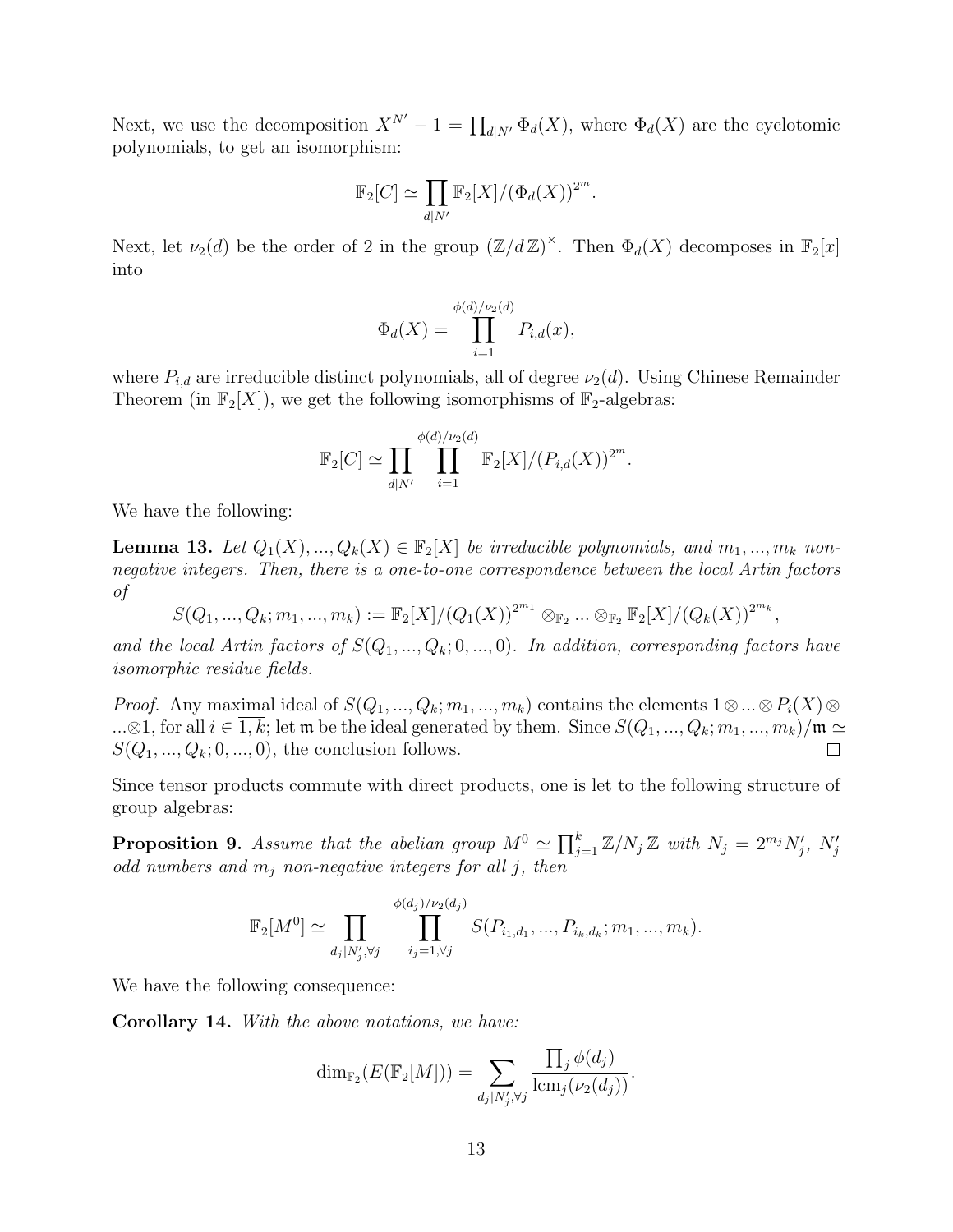*Proof.* Lemma [13](#page-12-0) gives  $E(S(P_{i_1,d_1},...,P_{i_k,d_k};m_1,...,m_k)) \simeq E(S(P_{i_1,d_1},...,P_{i_k,d_k};0,...,0)).$  On the other hand, we have the isomorphisms:

$$
S(P_{i_1,d_1},...,P_{i_k,d_k};1,...,1) \simeq \mathbb{F}_{2^{\nu_2(d_1)}} \otimes_{\mathbb{F}_2} ... \otimes_{\mathbb{F}_2} \mathbb{F}_{2^{\nu_2(d_k)}} \simeq (\mathbb{F}_{2^{\text{lem}_j(\nu_2(d_j))}})^{\frac{\prod_j \nu_2(d_j)}{\text{lem}_j(\nu_2(d_j))}},
$$

where the last isomorphism follows from Theorem 16.8 in [\[18\]](#page-16-8). Now, use Proposition [7](#page-11-0) and Proposition [9](#page-12-1) to get the result.  $\Box$ 

We end this section with the following important result:

**Theorem 15.** Let M be a commutative semigroup with only one block (e.g. abelian group), then

$$
\hat{E}(\mathbb{F}_2[M])) \simeq \mathbb{F}_2.
$$

Consequently, any ring homomorphic encryption scheme over  $\mathbb{F}_2$  with ciphertext space  $\mathbb{F}_2[M]$ is not secure under quantum attacks.

*Proof.* One can see that the only factor of  $S(P_{i_1,d_1},...,P_{i_k,d_k};0,...,0)$  isomorphic to  $\mathbb{F}_2$  corresponds to  $d_i = 1$  for all i, therefore occurs only once. Now, the conclusion follows from Proposition [7](#page-11-0) and Proposition [9.](#page-12-1)  $\Box$ 

#### 7.2 Full idempotent monoid algebra

In this case, M is a commutative semigroup such that  $M = E(M)$ . We may suppose that M is a monoid because we may always add a neutral element. Since any element of  $\mathbb{F}_2[M]$  is idempotent, we have that  $E(\mathbb{F}_2[M]) = \mathbb{F}_2[M]$ . On the other hand, we know from Proposition [4](#page-3-1) that there exists an isomorphism  $E(\mathbb{F}_2[M]) \simeq \mathbb{F}_2^n$  for some n. Counting the dimensions, we get that  $n = |M|$ . In addition, we obtain  $E(\mathbb{F}_2[M]) = E(\mathbb{F}_2[M]) = \mathbb{F}_2[M]$ . To explicitly provide the isomorphism mentioned above, we need to seek primitive elements in  $\mathbb{F}_2[M]$ , as in the proof of Proposition [4.](#page-3-1) It is not quite easy to do this step and we shall provide next the answer for the case where  $M$  is a free idempotent monoid.

We identify M with the free monoid  $(\mathbb{F}_2^k, \cdot)$ , so that let  $e_i = (0, \ldots, 1, \ldots, 0)$ , where 1 is in the *i*<sup>th</sup> position. For any subset  $A \subseteq \{1, ..., k\}$ , let  $e_A := \sum_{i \in A} e_i$  (here the sum is considered in the  $\mathbb{F}_2$ -algebra  $\mathbb{F}_2^k$ ). Also, for any subset  $S \subseteq \{1, \ldots, k\}$ , we define  $E_S := \sum_{A \subseteq S} [e_A] \in$  $\mathbb{F}_2[M]$ . By convention,  $E_\emptyset := [\mathbf{0}]$ .

**Proposition 10.** We have an isomorphism of  $\mathbb{F}_2$ -algebras:

$$
\mathbb{F}_2[M] \simeq \bigoplus_{S \subseteq \{1,\dots,k\}} \mathbb{F}_2 \cdot E_S.
$$

*Proof.* The only thing we need to check is that the idempotents  $E<sub>S</sub>$  form an orthogonal basis. The number of these elements coincide with the dimension  $\dim_{\mathbb{F}_2} \mathbb{F}_2[M] = 2^k$ . Thus we need only to check the orthogonality relations. So let's consider S and T two different subsets of  $\{1, \ldots, k\}$ . Then: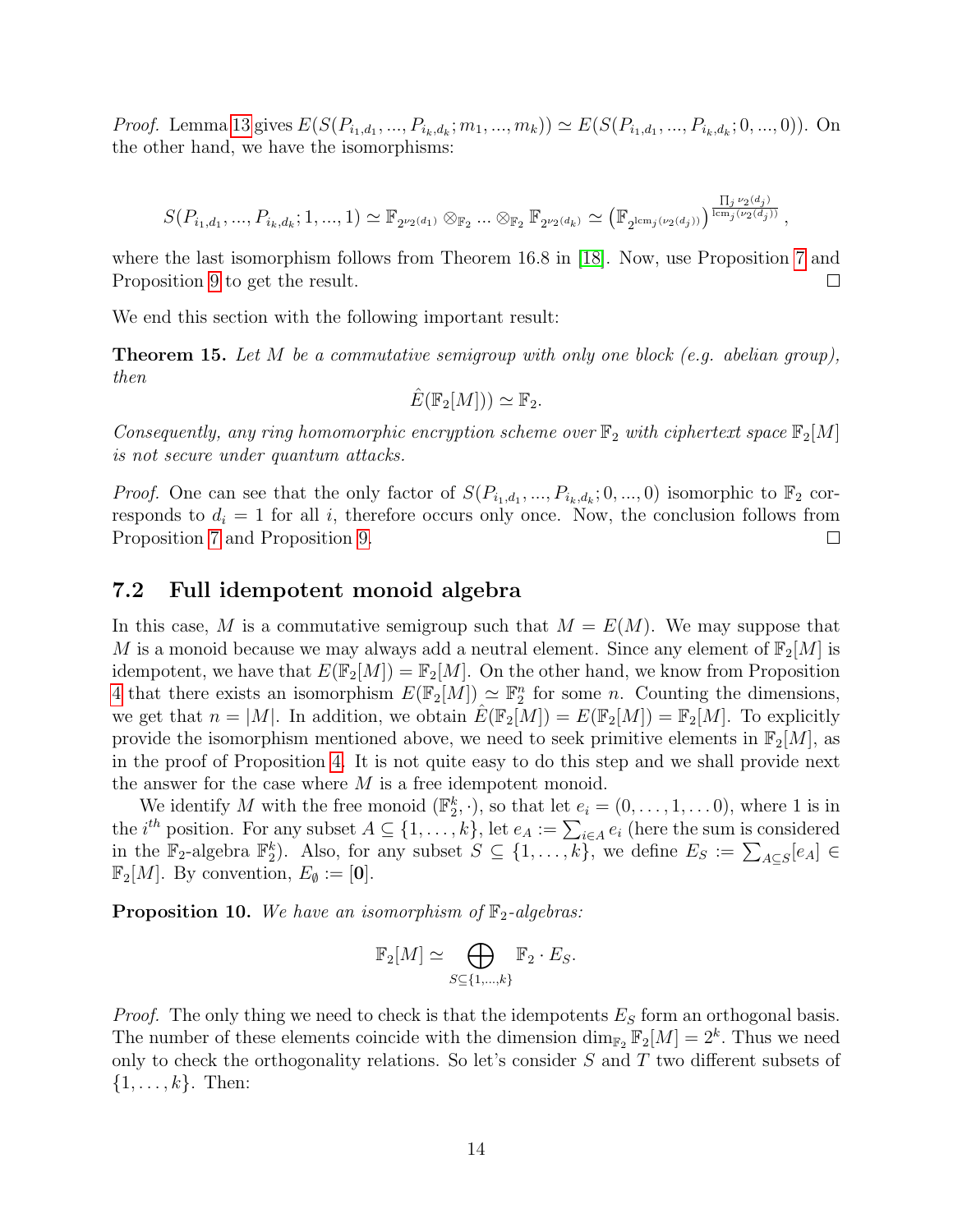$$
E_S \cdot E_T = \sum_{A \subseteq S, B \subseteq T} [e_A][e_B] = \sum_{A \subseteq S, B \subseteq T} [e_{A \cap B}] = \sum_{C \subseteq S \cap T} [e_C] \sum_{A \subseteq S, B \subseteq T, A \cap B = C} 1.
$$

We claim that the last sum is always even (i.e. 0 in  $\mathbb{F}_2$ ). Since the relation is symmetric in S and T, we may assume that there exists  $x \in S \setminus T$ . In particular,  $x \notin C$ . Then, in the last sum, the subsets A that do not contain x and  $A \cup \{x\}$  both are counted for any fixed subset B. The claim is now obvious.  $\Box$ 

### 8 Conclusions

• In the present work we are only interested in ring homomorphic schemes over  $\mathbb{F}_2$  since those are exactly the schemes that produce FHE schemes. If one is interested in general ring encryption schemes, then one has to consider the case in which the plaintext space is an arbitrary ring.

• Our analysis is restricted to the commutative case. Some of the results may extend to the noncommutative case, but it is beyond the scope of this article. The reader might have observed already that in fact the structure of ring homomorphic encryption schemes is actually governed solely by the existence of the decryption algorithm. However in constructing ring homomorphic encryption schemes, one needs an efficient encryption algorithm and this is usually the innovative part in such constructions. Thus, this article can be viewed as a negative result in the sense it shows how *not* to construct a ring homomorphic encryption scheme. Moreover, if one wants to construct such a scheme in the post-quantum era, then such thing is virtually impossible in the commutative case.

• Although we prove that under mild hypothesis ring homomorphic encryptions are not quantum secure, there is no example of ring homomorphic encryption scheme (enjoying all the good features) that enjoys classical security. If one relax some of the conditions imposed for ring homomorphic encryption schemes, then one can find such examples. In [\[4\]](#page-15-13) there are two examples based on monoid algebras where there is only one relaxation in the initial conditions: "compact" is replaced by "bounded".

• The main novelty of this article (compared with other quantum attacks such as in [\[1\]](#page-14-0)) is that we use quantum computation to find a (pseudo)-secret key which is used afterwards classically for decryption.

• As we mentioned in the Introduction, the IND-CCA security can be replaced by IND-CPA security using the  $\delta$ -covering subgroups. The probability of the pseudo secret key to be the real secret key(i.e. of decrypting correctly any cyphertext) depends on the chosen  $\delta$ .

# References

<span id="page-14-0"></span>[1] Armknecht, F.; Gagliardoni, T.; Katzenbeisser, S.; Peter, A.: General Impossibility of Group Homomorphic Encryption in the Quantum World, International Workshop on Public Key Cryptography - PKC 2014, Lecture Notes in Computer Science book series, vol. 8383, pp. 556 - 573.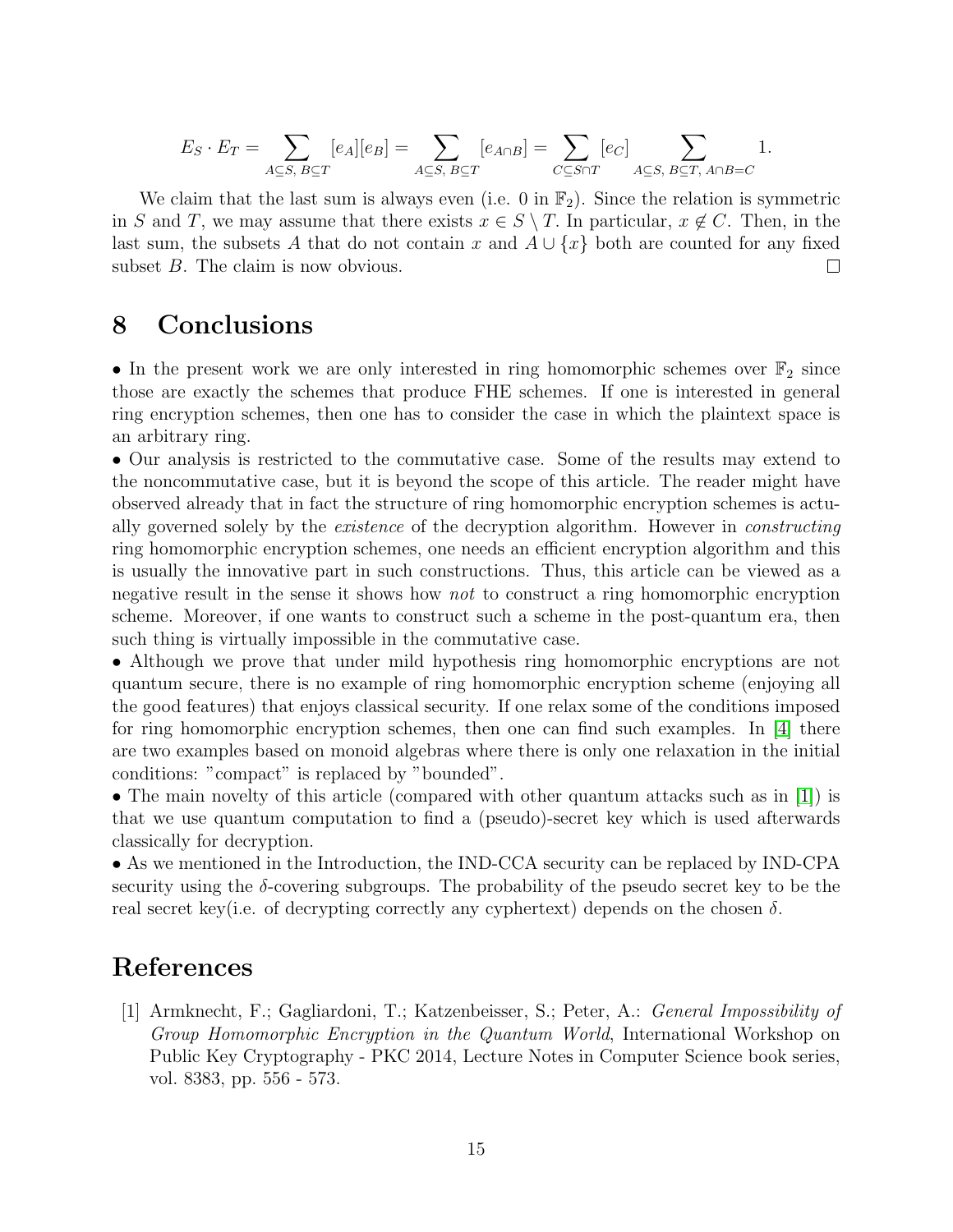- <span id="page-15-9"></span>[2] Atiyah, M. F.; Macdonald, I. G.: Introduction to commutative algebra, Addison-Wesley Publishing Co., Reading, Mass.-London-Don Mills, Ont. 1969.
- <span id="page-15-10"></span>[3] Armknecht, F.; Katzenbeisser, S.; Peter, A.: Group Homomorphic Encryption: Characterizations, Impossibility Results, and Applications in Designs, Codes and Cryptography, Volume 67, Number 2, 2013, pp. 209–232.
- <span id="page-15-13"></span>[4] Barcau, M.; Paşol, V.: Fully Homomorphic Encryption from Monoid Algebras, preprint.
- <span id="page-15-5"></span>[5] Brakerski, Z.; Vaikuntanathan, V.: Efficient fully homomorphic encryption from (standard) LWE, In IEEE 52nd Annual Symposium on Foundations of Computer Science, FOCS 2011, Palm Springs, CA, USA, October 22-25, Rafail Ostrovsky editor, pp. 97 - 106.
- <span id="page-15-7"></span>[6] Brakerski, Z.: Fully homomorphic encryption without modulus switching from classical GapSVP, In CRYPTO 2012, pp. 868 - 886.
- <span id="page-15-6"></span>[7] Brakerski, Z., Gentry, C., Vaikuntanathan, V.: (Leveled) fully homomorphic encryption without bootstrapping, Proceedings of the 3rd Innovations in Theoretical Computer Science Conference, ITCS 2012, pp. 309 - 325.
- <span id="page-15-11"></span>[8] Childs, A.M.; Ivanyos, G.: Quantum computation of discrete logarithms in semigroups, Journal of Mathematical Cryptology, Volume 8, Number 4, 2014, pp. 405-416.
- <span id="page-15-12"></span>[9] Childs, A.M.; van Dam, W.: Quantum algorithms for algebraic problems, Reviews of Modern Physics 82, 2010, pp. 1 - 52.
- <span id="page-15-3"></span>[10] Coron, J-S., Mandal, A., Naccache, D., Tibouchi, M.: Fully homomorphic encryption over the integers with shorter public keys, P. Rogaway editor, Advances in Cryptology - CRYPTO 2011 - 31st Annual Cryptology Conference, Santa Barbara 2011, Lecture Notes in Computer Science, vol. 6841, Springer, 2011, pp. 487 - 504.
- <span id="page-15-2"></span>[11] van Dijk, M.; Gentry, C.; Halevi, S.; Vaikuntanathan, V.: Fully homomorphic encryption over the integers, In EUROCRYPT, 2010, pp. 24 - 43. Full Version in http://eprint.iacr.org/2009/616.pdf.
- <span id="page-15-0"></span>[12] Gentry, C.: A fully homomorphic encryption scheme, PhD thesis, Stanford University, 2009.
- <span id="page-15-1"></span>[13] Gentry, C.: Fully homomorphic encryption using ideal lattices, In STOC 2009, Proceedings of the 41st annual ACM symposium on Theory of computing, pp. 169 - 178.
- <span id="page-15-8"></span>[14] Gentry, C.: Computing arbitrary functions of encrypted data, Communications of the ACM, Vol. 53, Issue 3, March 2010, pp. 97 - 105.
- <span id="page-15-4"></span>[15] Gentry, C., Halevi, S.: Fully homomorphic encryption without squashing using depth-3 arithmetic circuits, In IEEE 52nd Annual Symposium on Foundations of Computer Science, FOCS 2011, Palm Springs, CA, USA, October 22-25, Rafail Ostrovsky editor, pp. 107 - 109.